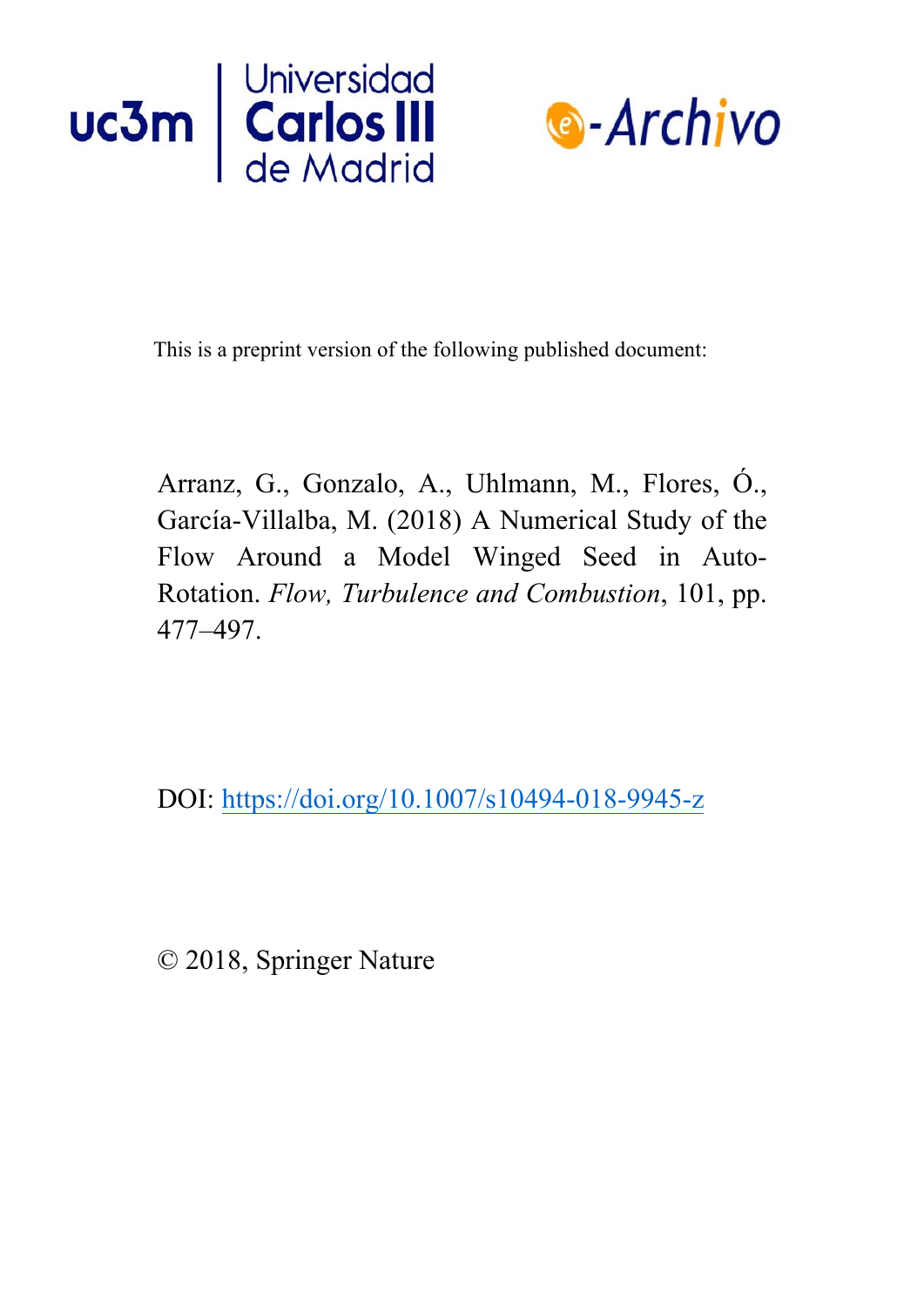# A numerical study of the flow around a model winged seed in auto-rotation

Gonzalo Arranz<sup>1</sup> · Alejandro Gonzalo<sup>1</sup> ·  $\mathrm{Markus}\;\mathrm{Uhlmann}^2\,\cdot\, \mathrm{Oscar}\;\mathrm{Flores}^1\,\cdot$ Manuel García-Villalba $^1$ 

Received: date / Accepted: date

Abstract In this study the flow around a winged-seed in auto-rotation is characterized using direct numerical simulations (DNS) at Reynolds number in the range  $80 - 240$ , based on the descent speed and a characteristic chord length. In this range, the flow is approximately steady when observed from a reference frame fixed to the seed. For all cases, the flow structure consists of a wing tip vortex which describes a helical path, a vortex shed behind the nut of the seed and a stable leading edge vortex above the wing surface which merges with the tip vortex. With increasing Reynolds number, the leading edge vortex becomes more intense and gets closer to the wing surface. The simulation results also show the formation of a spanwise flow on the upper surface of the wing, moving fluid towards the wing tip in a region downstream and beneath the leading edge vortex. This spanwise flow is rather weak inside the core of the leading edge vortex, and the analysis of the streamlines show a very weak transport of vorticity along the vortex for the cases under consideration. The analysis of the flow suggests that the stabilization of the leading edge vortex is mainly due to non-inertial accelerations, although viscous effects may contribute, specially at lower Re. Furthermore, the leading edge vortex has been characterized by analysing the flow variables averaged along crosssections of the vortex. While some quantities, like the spanwise velocity or the pressure inside the vortex, are rather insensitive to the threshold used to define the leading edge vortex, the same is not true for the circulation of the vortex or its averaged spanwise vorticity, due to the viscous nature of the vortex. Finally, it is observed that the spanwise vorticity scales with the angular rotation of the seed for the different Re.

Keywords direct numerical simulation · auto-rotation · leading edge vortex

Gonzalo Arranz Tel.: +34 91 624 8220 E-mail: garranz@ing.uc3m.com

<sup>1</sup> Universidad Carlos III de Madrid, Spain

<sup>2</sup> Karlsruhe Institute of Technology, Germany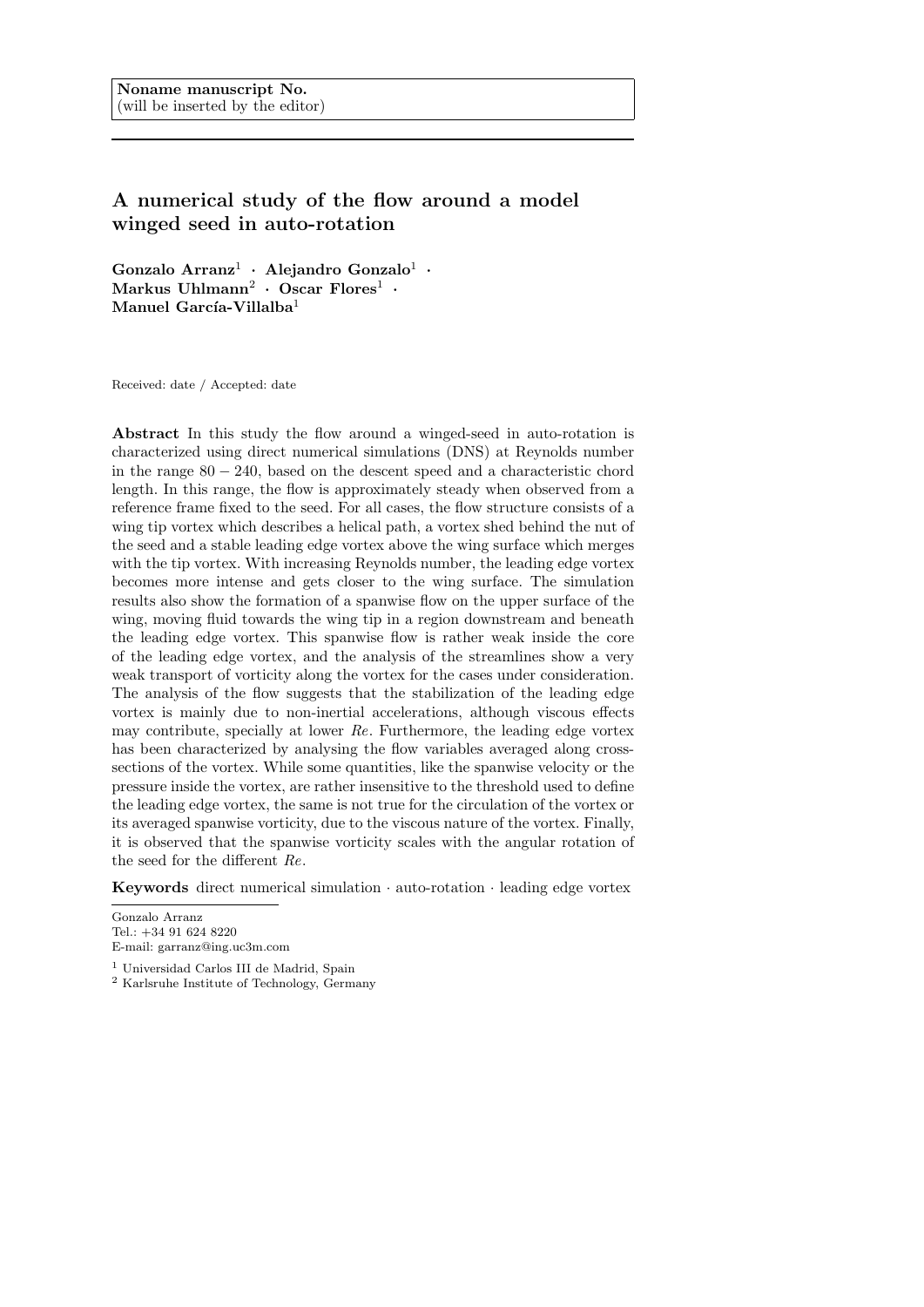## 1 Introduction

Geometric and inertia properties of certain bodies induce their rotation when falling through an ambient fluid at rest. Winged seeds, or samaras, are a clear example: when they fall from their tree, they start auto-rotating thanks to their structural pattern [\[25\]](#page-23-0). The particular case of the samara is interesting among other auto-rotative bodies because, as it rotates, it creates a high lifting force, opposite to the gravity force, which results in a decrease of its descent speed. This "parachuting effect" increases the chance of being transported by a lateral gust wind, thus allowing the seed to spread over a wider area [\[11\]](#page-23-1).

The auto-rotation of winged-seeds has received some attention in the literature over the last decades. Probably one of the first detailed studies on the dynamics of auto-rotation of winged-seeds is due to Norberg [\[25\]](#page-23-0), who studied this phenomenon theoretically. Later, Azuma and Yasuda [\[3\]](#page-22-0) report kinematic and aerodynamic parameters for different winged-seeds species, based on experimental measurements. More recent studies focus on the characterization of the parametric space where winged-seeds auto-rotate, in terms of their geometry and their mass distribution. For instance, Yasuda and Azuma [\[36\]](#page-24-0) analyse the influence of the position of the gravity centre and the geometry of the wing, performing experiments with both real seeds and models with simplified geometries. Similarly, Varshney et al. [\[35\]](#page-24-1) present a series of experiments on winged-seeds, in which sections of the wing are systematically removed until the wing surface is reduced to 30% of the original value. They report that the seed is still able to enter into auto-rotation, despite these drastic structural changes. Seter and Rosen [\[31\]](#page-24-2) conducted a stability analysis, using a numerical model, to analyse the effect of the mass distribution of the seed on its autorotation. Their results show that stability is highly dependent on the chordwise distribution, being a concentrated mass towards the leading edge a necessary condition for auto-rotation. More recently, Lee and Choi [\[16\]](#page-23-2) performed direct numerical simulations to analyse the effect of lateral wind disturbances on the trajectory of the seed. They show that in the presence of moderately strong wind (of the order of the descent velocity) the autorotation is maintained, and the seed falls at roughly the same velocity.

On the other hand, the autorotation of winged seeds has motivated the development of some bio-inspired aerial vehicles [\[26,](#page-23-3) [9,](#page-23-4)[34,](#page-24-3) [29\]](#page-24-4). Lentink and coworkers found that a stable leading edge vortex (LEV), similar to the one produced in flapping wings [\[8\]](#page-23-5), is created on the upper surface of winged seeds as they auto-rotate [\[19\]](#page-23-6). The presence of a stable LEV was later confirmed by Salcedo et al. [\[30\]](#page-24-5) and Lee et al. [\[17\]](#page-23-7) in winged-seeds of different size and shape, suggesting that leading edge vortex formation is a common mechanism in auto-rotating seeds. Due to the interest in the development of bio-inspired micro air vehicles (MAV) and the role that the LEV plays in the aerodynamic performance of flapping wings, the relevance of this discovery can be easily understood: the flow around a steadily falling seed is simpler than the fully unsteady flow over the flapping wings of animals. In the former, the LEV remains always attached, reaching a quasi-steady state. In flapping wings, a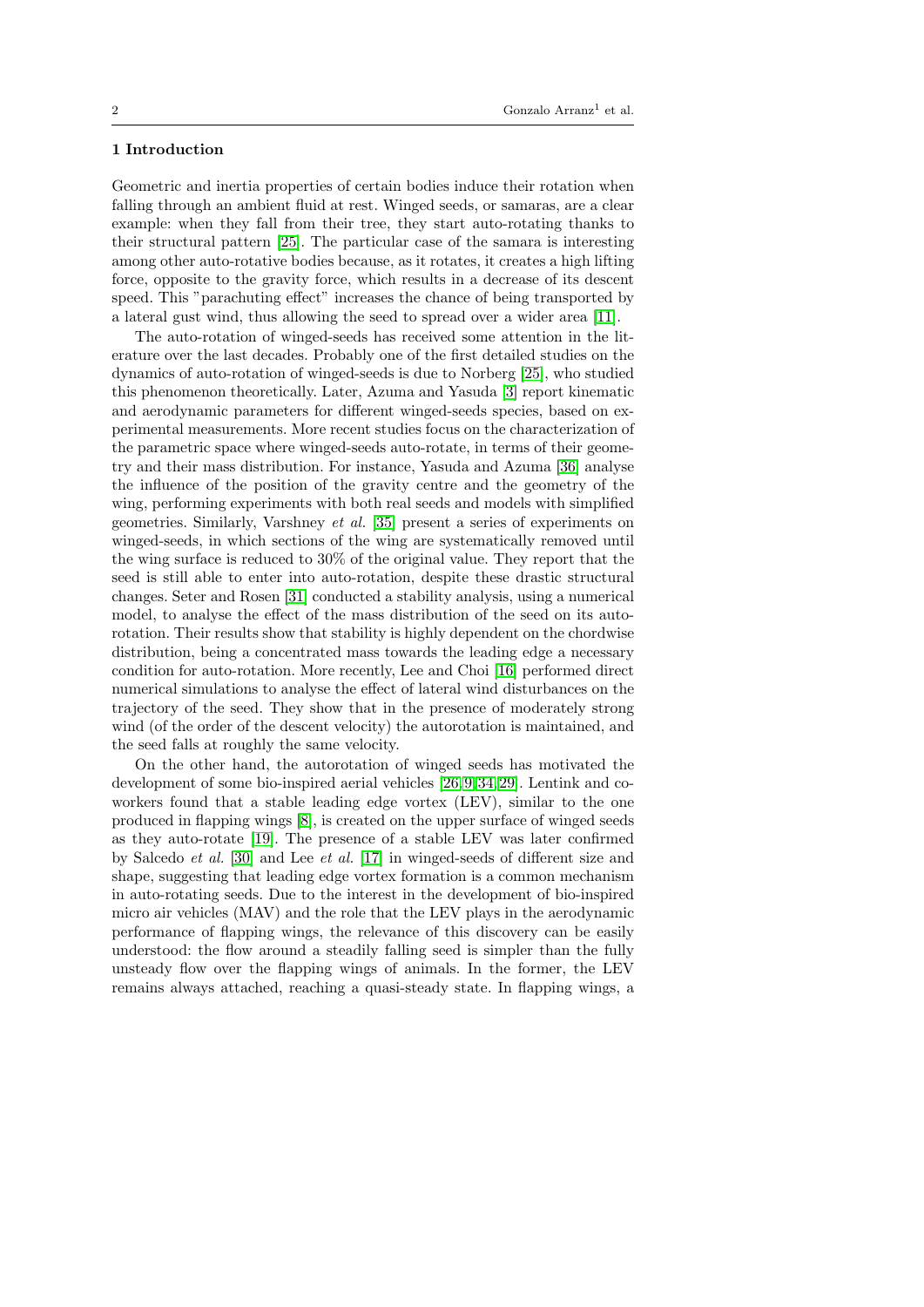new LEV is generated in every stroke, to be shed into the wake at the stroke reversal.

In fact, the study of LEV stability on revolving and flapping wings is a topic of active research. There is a broad literature (including both experimental and numerical studies) discussing the stabilization mechanisms of the LEV in revolving and hovering wings [\[10,](#page-23-8) [12,](#page-23-9)[15,](#page-23-10) [14,](#page-23-11) [18,](#page-23-12)[20,](#page-23-13) [5,](#page-23-14)[6,](#page-23-15) [28\]](#page-23-16). Although the understanding of the phenomenon is far from complete, several mechanisms have been already identified. The existence of a spanwise flow inside the LEV, which drains vorticity towards the tip, is widely accepted as a stabilization mechanism for revolving wings at  $Re \gtrsim 1000$  [\[4,](#page-22-1)6,[15\]](#page-23-10). At lower  $Re$ , the spanwise flow is weaker; thus, although vorticity transport could still balance production at the leading edge (see [\[28\]](#page-23-16)), other mechanisms may play an important role, such as a centrifugal pumping [\[18\]](#page-23-12), or viscous effects [\[14\]](#page-23-11).

It is also interesting to note that, in the references of the previous paragraph, the simulations and the experiments are conducted on wings which are impulsively started and they revolve with a certain amplitude while the LEV develops. This angular amplitude is always restricted to be less than 360◦ to avoid the wing encountering its own wake. In the case of the winged-seed falling in ambient fluid, the seed never encounters its own wake. This, together with the low Reynolds number under consideration, means that the LEV remains always attached and steady.

Besides its advantages for the study of the dynamics of the LEV, the study of samara's auto-rotation entails several challenges. Auto-rotation is the result of the coupling between inertia and aerodynamic force, thus it is inherently a non-linear phenomenon [\[21\]](#page-23-17). As a consequence, the motion and attitude of the seed are not known a priori so that it is necessary to solve the Newton-Euler equations of the seed coupled with the Navier-Stokes equations, which provide the aerodynamic force. Therefore, the resulting motion will largely depend on the seed's shape, its mass distribution, and the fluid properties, leading to a large parametric space.

The purpose of the present paper is to characterize the flow and the LEV around a model winged-seed (with fixed shape and inertia properties) in autorotation, varying the Reynolds number ( $Re = w_d c/\nu$ , where  $w_d$  is the descent speed, c is the characteristic chord of the seed, and  $\nu$  is the kinematic viscosity of the fluid). To that end, direct numerical simulations of a falling winged seed in auto-rotation are performed at Re ranging from 80 to 240. Note that, by fixing the geometry and the inertia of the seed while changing Re, it is possible to isolate its effect on the auto-rotation of the seed, both in terms of the dynamics (which will vary due to the aforementioned coupling) and in terms of the flow around the seed. The present paper focus on the analysis of the latter. Although we also briefly discuss the motion of the winged seed (since it affects the flow), the detailed analysis of the kinematics and dynamics of the seed is reported elsewhere [\[2\]](#page-22-2).

The paper is structured as follows: Sect. [2](#page-4-0) details the numerical model used to perform the simulations, as well as the seed model and the set-up of the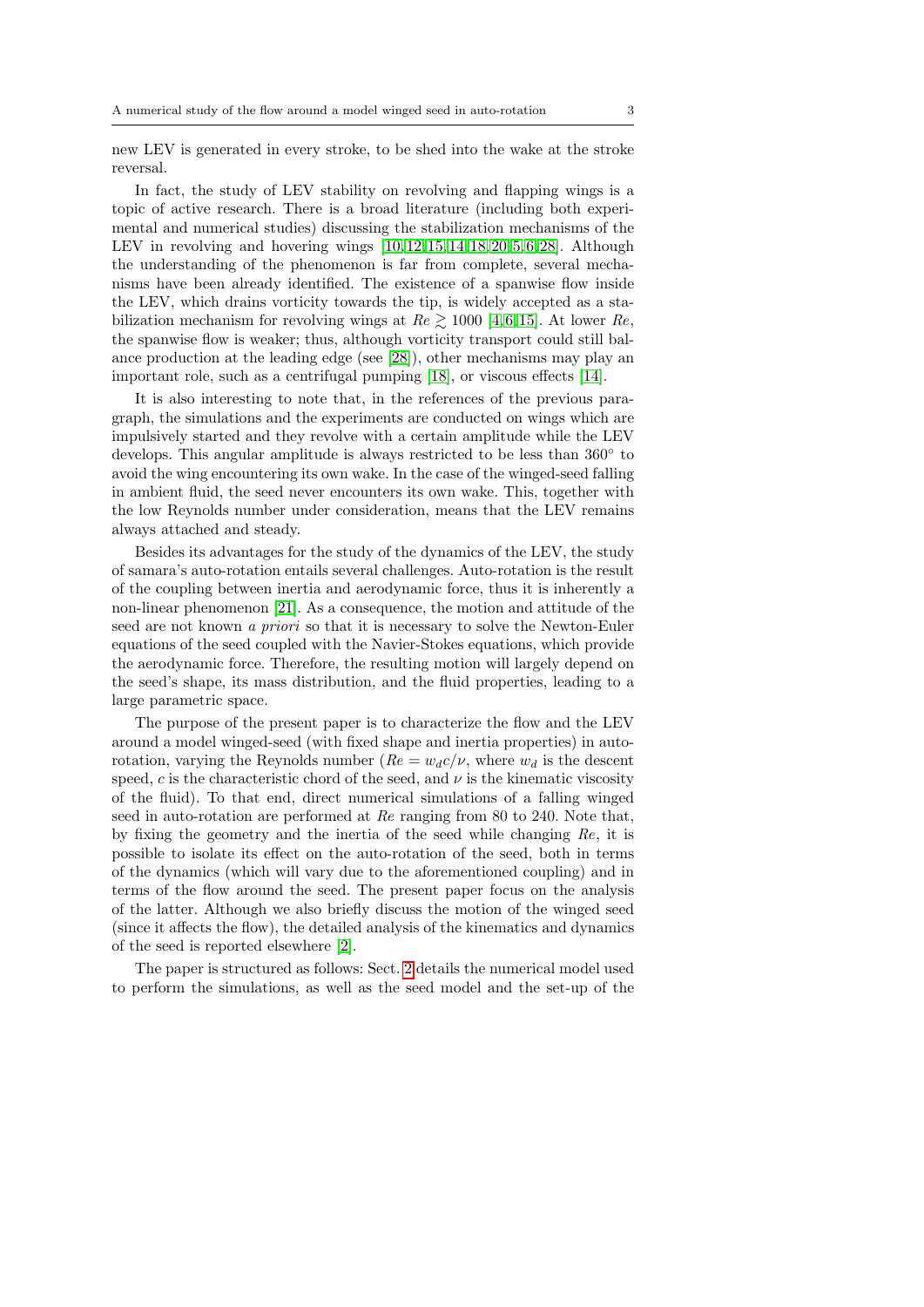simulations; the analysis of the flow is presented in Sect. [3;](#page-6-0) and finally, several conclusions are drawn in Sect. [4.](#page-21-0)

#### <span id="page-4-0"></span>2 Methodology

# 2.1 Numerical model

In the present study the descent of a model winged-seed at a constant speed  $w<sub>d</sub>$  is considered. The seed is free to rotate along any direction and its gravity centre, G, can displace within the horizontal plane.

To simulate the motion of the seed, it is treated as a rigid body. Hence, we solve the equations of motion of the seed,

<span id="page-4-2"></span><span id="page-4-1"></span>
$$
m_s \dot{\vec{v}}_G = \vec{F}_{ext},\tag{1}
$$

$$
I_G \dot{\vec{\Omega}} + \vec{\Omega} \times I_G \vec{\Omega} = \vec{M}_G.
$$
 (2)

In these equations, a dot on a variable denotes its time derivative. In  $(1), m_s$  $(1), m_s$ is the mass of the seed,  $\vec{v}_G$  is the velocity of the seed's gravity centre and  $\vec{F}_{ext}$ is the external force acting upon the seed (sum of aerodynamic force, gravity force and buoyant force). In [\(2\)](#page-4-2),  $I_G$  is the inertia tensor of the seed with respect to G,  $\vec{\Omega}$  is the angular velocity, and  $\vec{M}_G$  are the external moments about G. Note that [\(2\)](#page-4-2) holds when expressed in a body fixed reference frame, where  $I_G$ is time independent. Moreover,  $\vec{M}_G$  is due only to aerodynamic forces, which is strictly true for a seed of uniform density.

In order to obtain the aerodynamic force acting upon the seed, the equations of motion are solved together with the incompressible Navier-Stokes equations. This is done with TUCAN, an in-house DNS code that solves the incompressible Navier-Stokes equations. TUCAN uses a fractional step method on a staggered grid. Spatial derivatives are discretized with centered, secondorder finite differences, and a semi-implicit low-storage three-stage Runge-Kutta method is used for time integration. The presence of the body is modelled using the immersed boundary method (IBM) proposed by Uhlmann [\[33\]](#page-24-6). More details on the flow solver can be found in Moriche [\[22\]](#page-23-18), which has been validated with a collection of 2D (Poiseuille flow, Taylor-Green vortices, stationary and moving cylinders and heaving and pitching airfoils [\[24\]](#page-23-19)), and 3D flows (fully-developed turbulent channel flow, laminar flow around a sphere and heaving and pitching wings [\[23\]](#page-23-20)).

The coupling between the Navier-Stokes equations and the equations of motion also follows the algorithm proposed by Uhlmann [\[33\]](#page-24-6). The coupling between the rigid-body equations for the seed and the fluid equations is weak: at each Runge-Kutta stage the aerodynamic force on the seed is computed from the flow solver, then this force is used in the rigid-body equations to update the state of the seed. The most important difference between the present code and the algorithm proposed by Uhlmann [\[33\]](#page-24-6) is that the latter is designed to deal with spheres, where only their angular velocity and acceleration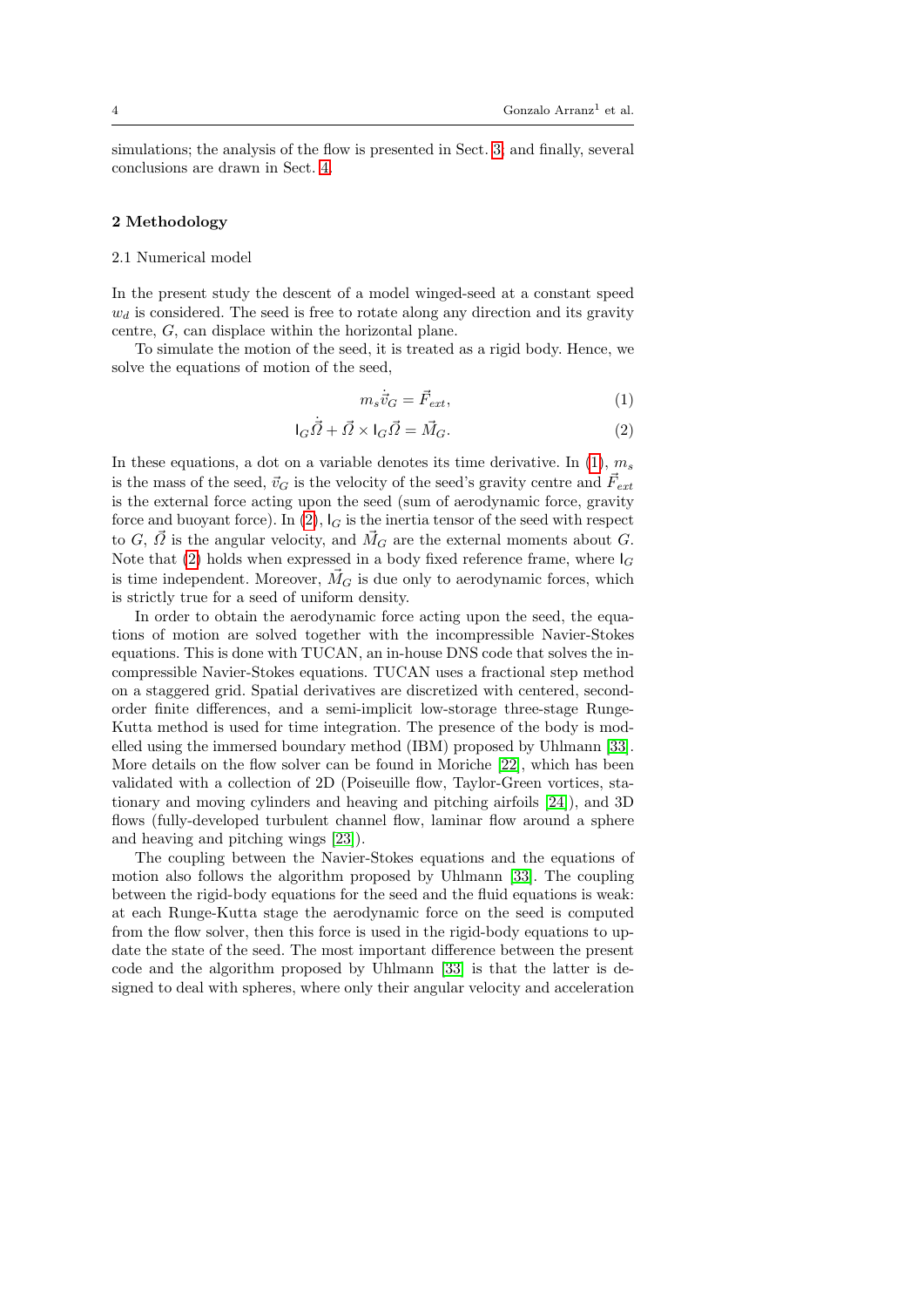<span id="page-5-0"></span>

Fig. 1: Sketch of the modelled seed used in the simulations. (a) Top view, and (b) side view. Besides the characteristic dimensions of the seed, the body fixed reference frame,  $\Sigma_c$  ( $x_c, y_c, z_c$ ), the geometric centre of the nut, C, the gravity centre,  $G$ , and the position of the leading edge (LE) are shown.

is needed (i.e., not their angular orientation). In the present simulations it is necessary to track the orientation of the seed, which is accomplished with the quaternion formulation described in Arranz et al. [\[2\]](#page-22-2). The present algorithm has been validated by computing the motion of an oblate spheroid of aspect ratio 1.5 and density ratio  $\rho_s/\rho_f = 2.14$  (where  $\rho_s$  and  $\rho_f$  are the spheroid and fluid density, respectively) settling under gravity in ambient fluid, a configuration for which high-fidelity data from a boundary-conforming spectral-element method is available [\[7\]](#page-23-21). Using a grid resolution of 24 points per major axis, we have reproduced the instability regimes described in [\[7\]](#page-23-21), and their transitions with increasing the Galileo number,  $Ga = \sqrt{(\rho_s/\rho_f - 1)gV}/\nu$ , where g is the gravity acceleration and  $V$  is the volume of the spheroid. In particular our validation runs show a steady vertical trajectory for  $Ga = 96$ , steady oblique for  $Ga = 110$ , oscillating oblique for  $Ga = 122$  and vertical with lateral oscillations for  $Ga = 150$ .

The model of the seed has been inspired by an actual *Tipuana Tipu* seed. A sketch of the model is shown in Fig. [1.](#page-5-0) It consists of a nut, modelled as an oblate spheroid, and a flat wing, modelled with quarters of ellipses, which are tangent to each other, as proposed by Pedersen and Zbikowski  $[27]$ . We define the characteristic chord of the seed to be equal to the maximum chord, denoted c. Thus, the dimensions of the wing are given by  $b = 1.9c$  and  $b_{TE} = 1.32c$ . The semi-major axis of the nut is 0.3c and the semi-minor axis is 0.18c. Fig. [1](#page-5-0) depicts also the body fixed reference frame  $\Sigma_c$ , whose origin is located at the geometric centre of the nut (point C). The axes of  $\Sigma_c$  are defined such that  $z_c$ is perpendicular to the wing's surface,  $y_c$  is the spanwise direction (pointing towards the wing tip), and  $x_c$  is the chordwise direction (fulfilling the right hand rule).

We prescribe the inertia of the seed in order to take into account the uneven mass distribution along the wing of the seed [\[25\]](#page-23-0). Thus, the gravity centre of the seed is at  $\vec{CG} = -0.018\vec{ci_c} + 0.185\vec{cj_c}$  (where  $\vec{CG}$  is the vector from C to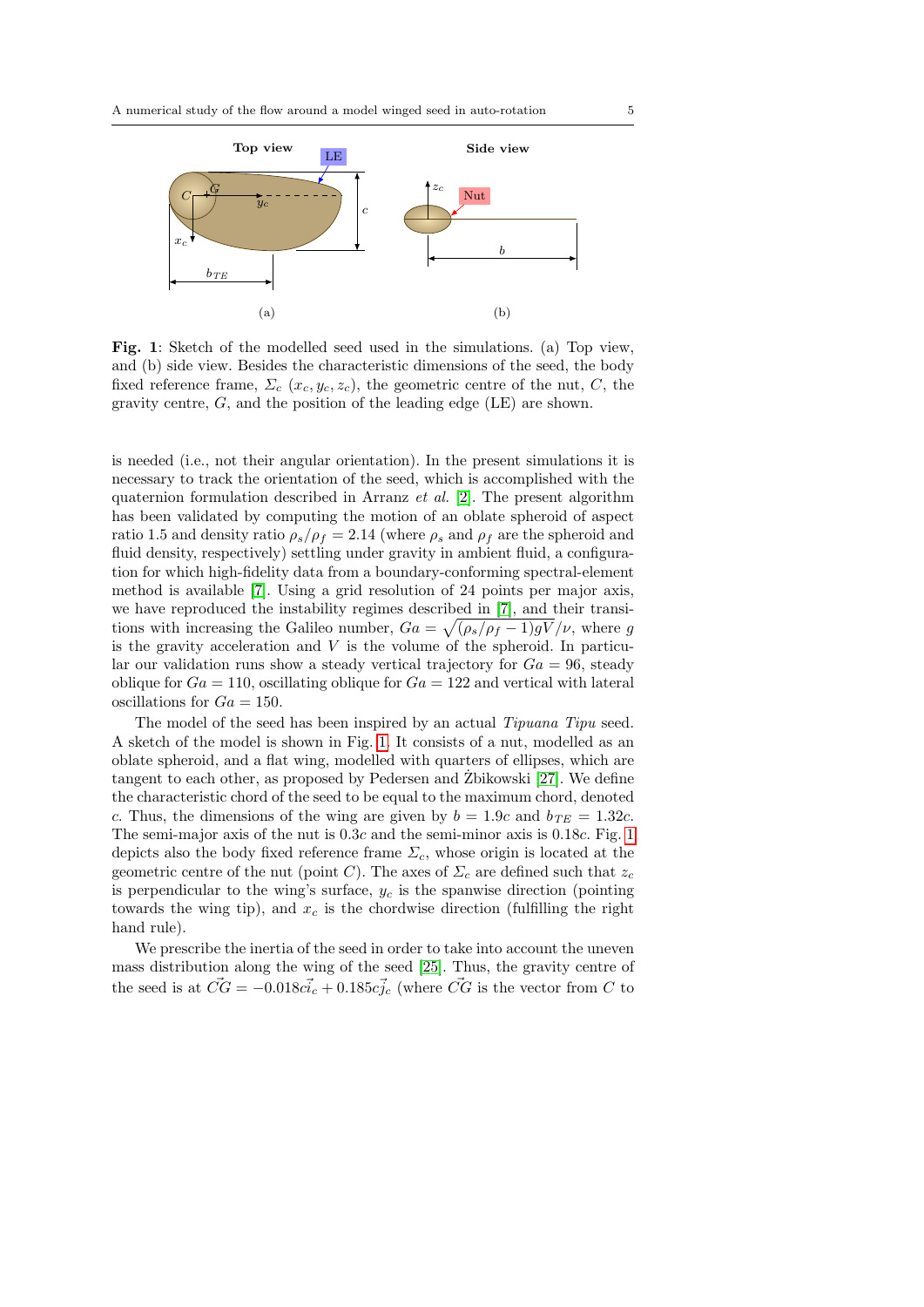,

G and  $\vec{i}_c$  and  $\vec{j}_c$  are the unitary vectors of  $x_c$  and  $y_c$ , respectively); and the inertia tensor of the seed about C expressed in  $\Sigma_c$  is:

$$
I_C = \begin{bmatrix} 19.26 & -0.99 & 0 \\ -0.99 & 3.20 & 0 \\ 0 & 0 & 21.57 \end{bmatrix} \cdot 10^{-3} \rho_s c^5
$$

where  $\rho_s$  is the density of the seed. A more complete description of the geometric and inertial model of the seed can be found in Arranz et al. [\[2\]](#page-22-2).

## 2.2 Computational set-up

The fluid domain employed for the simulations is a cube of length  $L = 10.66c$ in which the seed is placed. Periodic boundary conditions are imposed at the lateral walls, a uniform inflow of velocity  $w_d$  is imposed at the bottom wall, and an advective boundary condition is imposed at the top boundary. The value of L has been selected after performing several simulations to ensure that the dynamics of the seed is not affected by the horizontal size of the computational domain. The grid resolution consists of  $512<sup>3</sup>$  grid points, which is equivalent to 48 points per chord length. The resolution was selected after performing a grid refinement study presented in Arranz et al. [\[2\]](#page-22-2). In addition to the grid for the fluid domain, a Lagrangian grid for the seed needs to be defined. In the IBM of Uhlmann [\[33\]](#page-24-6), the area associated to each Lagrangian point has to be roughly the same as the square of the grid spacing for the fluid domain. In the present configuration, this leads to a total number of 5674 Lagrangian points. The time step,  $\Delta t$ , for the temporal evolution is chosen to ensure that  $CFL = u_{max} \Delta t / \Delta \leq 0.2$ , where  $u_{max}$  is the maximum fluid velocity in the whole domain and  $\Delta = c/48$  is the grid spacing.

To perform the simulations, the vertical position of the seed's gravity centre is fixed at 3.66c from the bottom boundary of the domain (i.e., inflow boundary condition). This means that the seed gravity centre can move within a horizontal plane and the seed can rotate freely about any direction. Therefore, the configuration is equivalent to a seed descending at a constant speed  $w_d$ . Consequently, for a given seed geometry and inertia, the Reynolds number, *Re*, and the density ratio,  $\rho = \rho_s/\rho_f$  (where  $\rho_f$  is the fluid density), univocally define the problem. For the present simulations, the density ratio is set to  $\rho = 300$ , a value close to the one of real seeds falling in air (according to data extracted from Azuma and Yasuda [\[3\]](#page-22-0)).

## <span id="page-6-0"></span>3 Results

Although the aim of this work is to characterize the flow, we start by summarizing the resulting motion of the seed and its variation with Re. More details can be found in Arranz et al. [\[2\]](#page-22-2).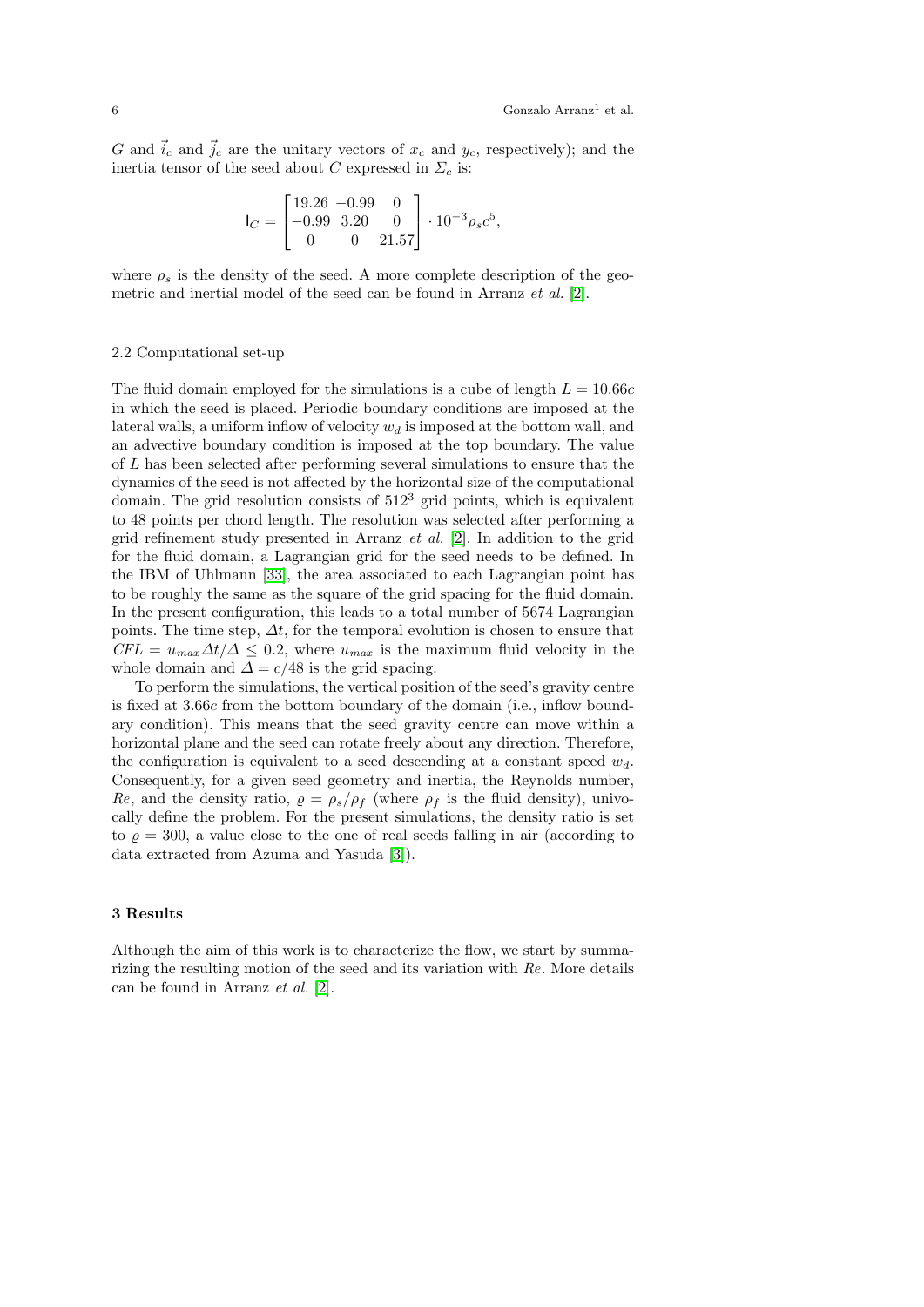<span id="page-7-0"></span>

Fig. 2: (a) Definition of the seed reference frame  $\Sigma_c$ , and the coning ( $\beta$ ) and pitch ( $\theta$ ) angles. (b) Evolution of the angles  $\beta$  (---), and  $\theta$  (---), and the tip speed ratio,  $\lambda$ , (- $\bullet$ -) as a function of the Reynolds number.

For all Reynolds number investigated in this study, the seed auto-rotates at an approximately constant angular velocity about an approximately vertical axis (except for small deviations which never exceed  $2^{\circ}$  with respect to the vertical). It is interesting to recall that the problem presents hysteresis: the seed auto-rotates at  $Re = 80$  if the simulation is started from a flow field obtained from a higher  $Re$  calculation, whereas it fails to auto-rotate if the simulation is initialized with a uniform flow field and an impulsive rotation of the seed. Decreasing further  $Re$ , the wing of the seed aligns with the free stream and auto-rotation stops, even for the simulations started from initial flow fields obtained from higher  $Re$  calculations.

The angular velocity and the attitude of the seed change with Re. The latter is defined by two angles: the coning angle,  $\beta$ , and the pitch angle,  $\theta$ . The coning angle is the angle between the spanwise axis,  $y_c$ , and its projection onto the horizontal plane. The pitch angle is a geometric angle of attack: it is the angle between the chordwise axis,  $x_c$ , and the horizontal line contained in a plane perpendicular to  $y_c$ . Both angles are depicted in Fig. 2a.

Fig. 2b shows the variation with Re of  $\beta$ ,  $\theta$  and the tip speed ratio, defined as  $\lambda = \Omega b/w_d$ , being  $\Omega$  the average angular velocity. It should be noted that the motion of the seed is such that both the coning angle and the pitch angle present small oscillations about a mean value. Therefore, Fig. 2b shows the mean value of  $\beta$  and  $\theta$ , together with their standard deviation, depicted as vertical bars. From Fig. 2b it is observed that while  $\lambda$  increases with Re (i.e., the seed spins faster with  $Re$ ), both the coning angle and the pitch angle decrease in magnitude. This means that, with increasing  $Re$ , the seed's wing becomes more aligned with the horizontal plane.

The changes in the kinematics of the seed have an impact on the flow around the seed. This is illustrated in Fig. 3, that displays iso-surfaces of the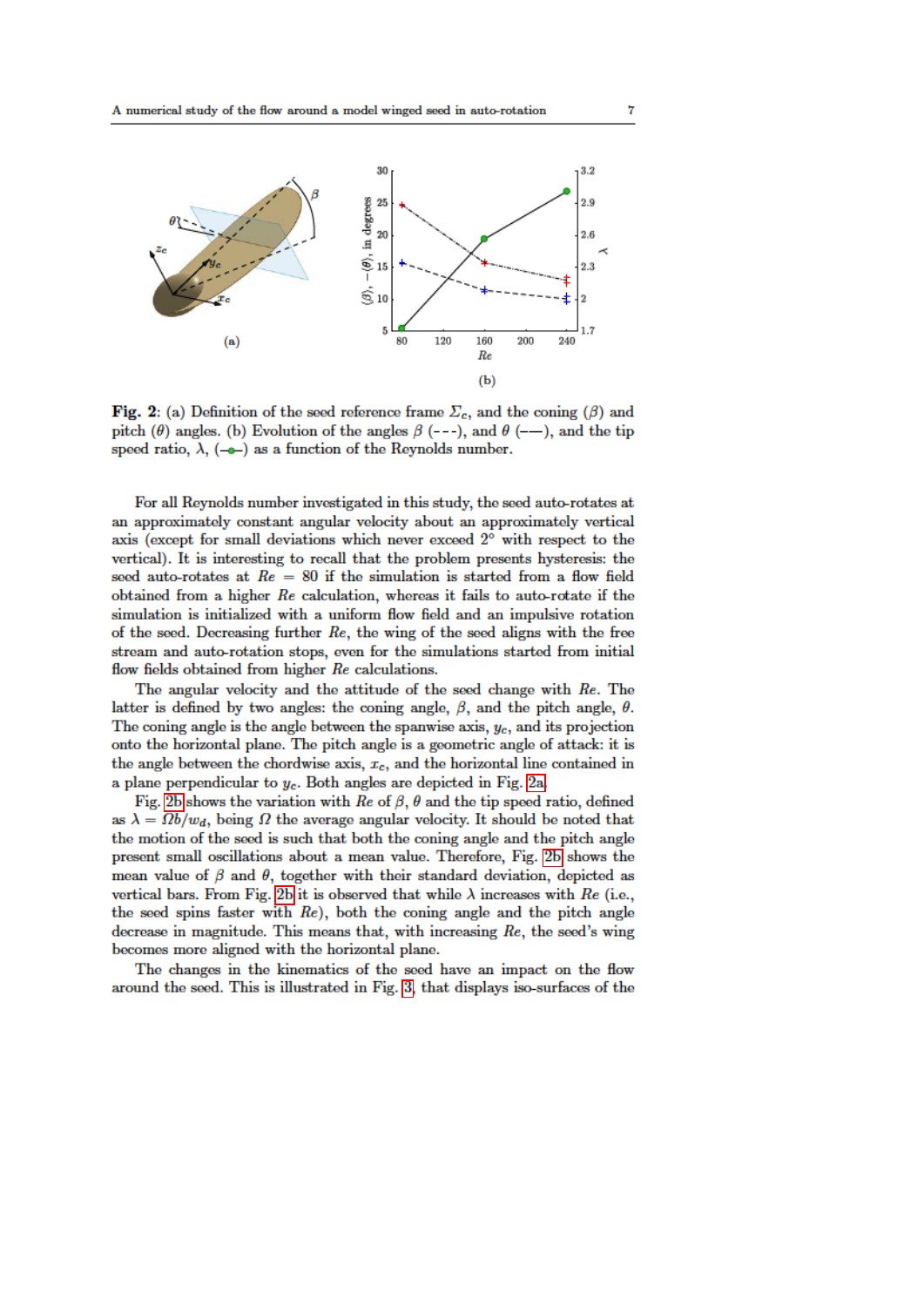<span id="page-8-0"></span>

Fig. 3: Iso-surfaces of the second invariant of the velocity gradient tensor, Q, for (a)  $Re = 80$ , (b)  $Re = 160$ , and (c)  $Re = 240$ . Light grey surface corresponds to  $Q = 0.75 \Omega^2$  and dark grey surface corresponds to  $Q = 12 \Omega^2$ for each case.

second invariant of the velocity-gradient tensor,  $Q$  [\[13\]](#page-23-23), for  $Re = 80$ ,  $Re = 160$ and  $Re = 240$ . Since the angular velocity changes with  $Re$  and the descent velocity is constant for all the cases, we choose  $\Omega^2$  to non-dimensionalize Q in order to facilitate the comparison between the various cases. Three main vortical structures can be identified for all Re: a wing tip vortex, a vortex shed behind the nut, and an LEV which is formed above the wing and corresponds to the darker grey surface in Fig. [3.](#page-8-0) The wing tip vortex wraps around a vertical axis yielding a helical structure, whose pitch decreases with increasing Re, indicating a faster rotation. The vortex shed behind the nut also forms an helix with the same sense of rotation but smaller radius than the wing tip vortex. This suggests that the axis of rotation is close to the nut (indeed it is found approximately at the gravity centre [\[2\]](#page-22-2)). Finally, the LEV seems to become more intense with increasing  $Re$ , especially when comparing the cases  $Re = 80$  and 160. Note that the intensity of the LEV is usually related to the lift, so that a more intense LEV results in a larger lift on the wing [\[2\]](#page-22-2).

As discussed above, the coning angle,  $\beta$ , the pitch angle,  $\theta$ , and the angular velocity remain approximately constant as the seed falls, for a given Reynolds number. As a consequence, and due to the low Reynolds number, the flow around the seed is approximately steady when observed from a reference frame fixed to the seed. Therefore, it seems appropriate to study the flow variables with respect to the seed's reference frame  $\Sigma_c$ . Thus, the time-averaged relative velocity of a given point,  $\vec{x}$ , is

<span id="page-8-1"></span>
$$
\vec{u}(\vec{x}) = \frac{1}{T} \int_0^T \left( \vec{U} - \vec{v}_G - \vec{\Omega} \times \vec{r} \right) dt,\tag{3}
$$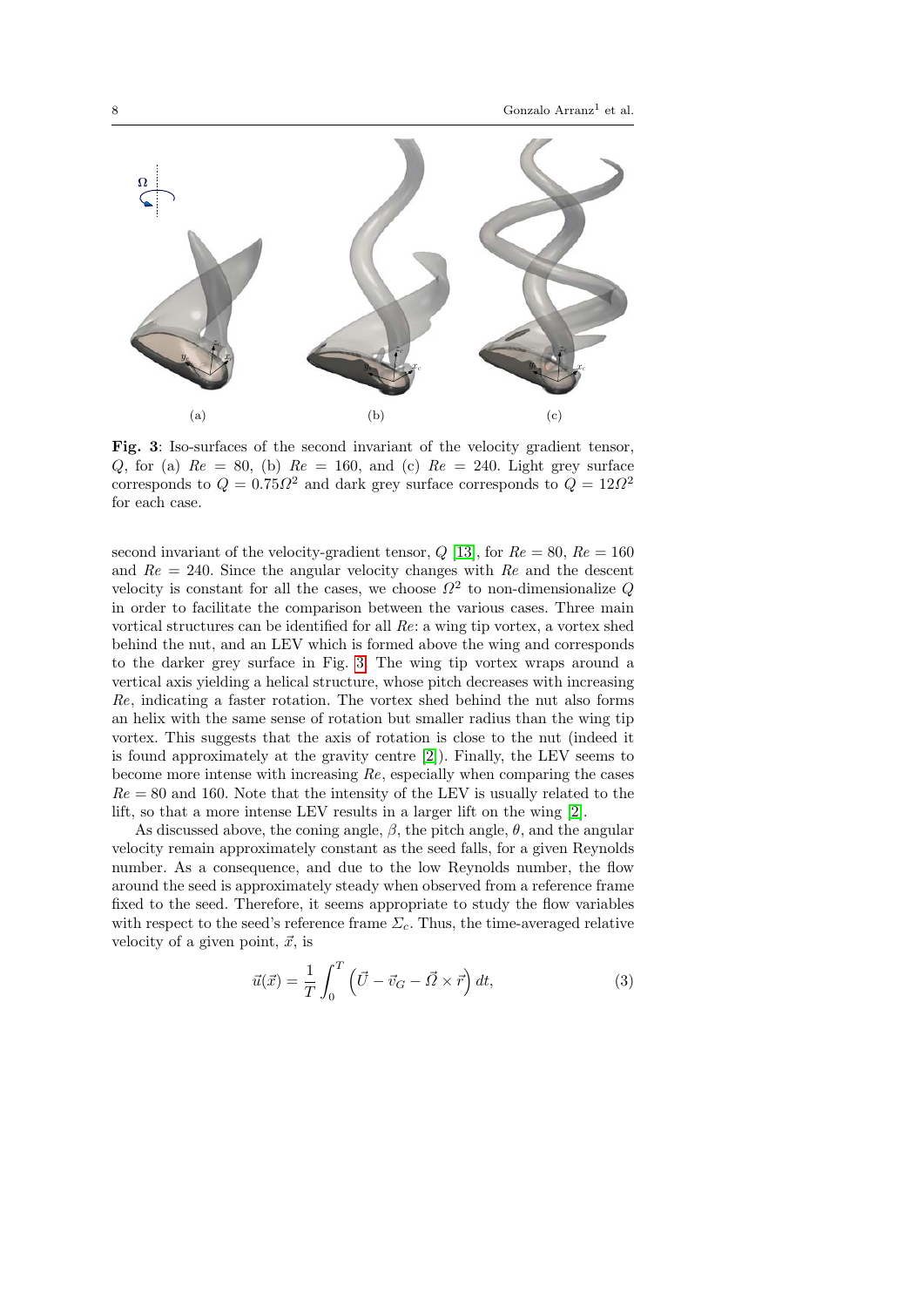where  $\vec{U}$  is the instantaneous absolute velocity,  $\vec{v}_G$  is the velocity of the seed's gravity centre,  $\vec{\Omega}$  is the instantaneous angular velocity and  $\vec{r}$  is the vector position from G to  $\vec{x}$ . Note that all the vectors in [\(3\)](#page-8-1) need to be expressed in  $\Sigma_c$ . For the present cases, the time average is performed over the last 2 revolutions run in the simulation, discarding an initial transient whose duration varies with the Reynolds number from about 10 revolutions for  $Re = 80$  to 30 revolutions for  $Re = 240$  (see Arranz *et al.* [\[2\]](#page-22-2)). Thus,  $T \approx 4\pi/\Omega$ , where  $\Omega$  is the averaged angular velocity of the seed. Similarly, the time-averaged relative vorticity is defined as  $\vec{\omega} = \nabla \times \vec{u}$ , where again the curl is taken in the seed's reference frame  $\Sigma_c$ . From now on, all relative flow variables are implicitly assumed to be averaged in time.

<span id="page-9-0"></span>The second invariant of the time-averaged relative-velocity-gradient tensor,  $q$ , can also be expressed in terms of the time averaged value of  $Q$ , the mean angular velocity,  $\Omega \vec{k}$  (being  $\vec{k}$  the unit vector parallel to the rotation axis), and  $\vec{\omega}$ ,

$$
q = \frac{1}{T} \int_0^T Q dt - \Omega^2 - \Omega \vec{k} \cdot \vec{\omega}.
$$
 (4)

Surfaces of constant  $q$  will be used in the following sections to identify and characterize the LEV. Relevant quantities like the circulation of the LEV will be shown to depend on the particular threshold value of  $q$  chosen to identify the vortex, henceforth denoted as  $q_{th}$ . Note that the range of  $q_{th}$  to be employed is implicitly limited by [\(4\)](#page-9-0). At the inflow, Q and the absolute vorticity are zero, so that  $\vec{\omega} = -2\Omega \vec{k}$  and  $q = \Omega^2$ . Therefore, the threshold,  $q_{th}$ , to be used to identify the LEV has to be several times larger than  $q$  at the inflow.

## 3.1 Flow characterization

The flow around the winged seed, even when observed from  $\Sigma_c$ , is 3D and rather complex, as it can be appreciated in Fig. [3.](#page-8-0) Hence, in order to characterize the flow, we analyze it first in spanwise cross-sections. Three planes are selected, namely  $y_c = 0.25b$ ,  $y_c = 0.5b$  and  $y_c = 0.75b$ , as sketched on top of Figs. [4-](#page-10-0)[6.](#page-12-0)

First, we analyze the relative spanwise vorticity in Fig. [4](#page-10-0) since this is the main component of the vorticity in the LEV. In the figure, contours of  $\omega_y$ , are shown for the three cases, at the three spanwise locations mentioned above. In addition to the vorticity contours, contours of  $q$  for the thresholds  $6\Omega^2$  and  $12\Omega^2$  are also displayed in the figure. This gives an indication of the position of the LEV along the span for the different Re. Note that the contours are normalized with the maximum spanwise vorticity (computed in the fluid domain defined by  $y_c = [0.3c, 1.9c]$  and the limits shown in Fig. [4\)](#page-10-0),  $\omega_{y,\text{max}}c/w_d = [46, 85, 107]$ , for  $Re = 80, 160$  and 240, respectively. Therefore, it should be borne in mind that the intensity of the vorticity field shown in Fig. [4](#page-10-0) increases with the Reynolds number. For all spanwise positions, the contours of  $\omega_y$  and the contours of q look qualitatively similar, and, as expected, the maximum of  $\omega_y$  is found inside the LEV. The main difference between the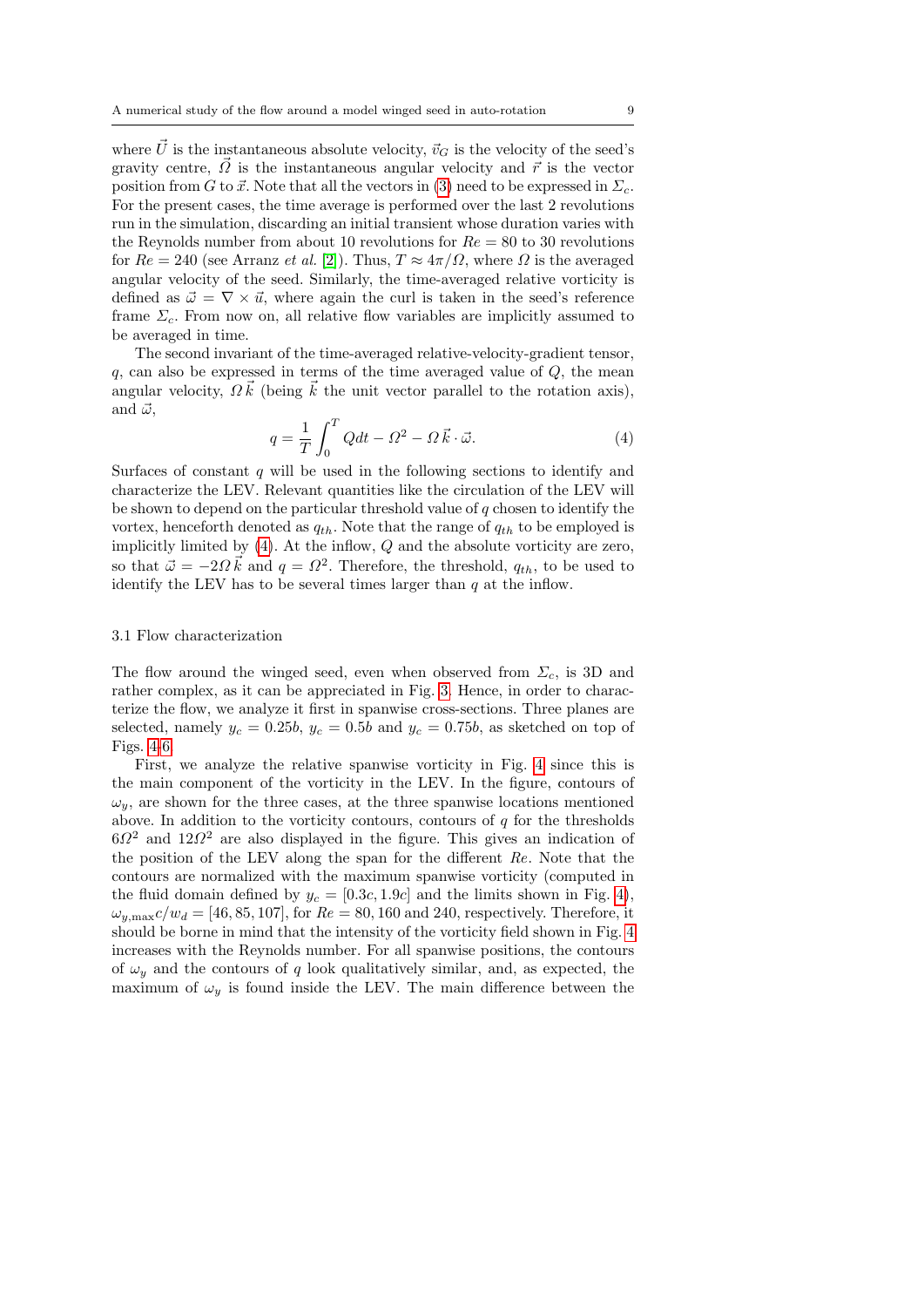<span id="page-10-0"></span>

Fig. 4: Contours of the spanwise vorticity,  $\omega_y$ , normalized with the maximum spanwise vorticity for each Re. Each row corresponds to a different Reynolds number. The columns correspond (from left to right) to spanwise positions at 25%, 50% and 75% of the span. For a visualization, the corresponding spanwise plane is sketched above the column. Red contours correspond to the intersection of the iso-surfaces of  $q = 6\Omega^2$  and  $q = 12\Omega^2$  with the plane.

three cases is that with increasing Re the LEV gets closer to the wing surface, all along the span.

In the literature, the presence of an LEV near the wing surface is associated with lift augmentation as a result of the low-pressure region developed in the core of the LEV [\[19\]](#page-23-6). Fig. [5](#page-11-0) shows the contours of the pressure (relative to the pressure at the inflow) normalized with the absolute value of the minimum pressure for each Reynolds number,  $p_{\min}/(\rho_f w_d^2) = [1.3, 2.4, 3.0]$  for  $Re = 80$ , 160 and 240, respectively. Regardless of Re and the spanwise section, there is a low pressure region above the wing whose peak is located near the LEV. This low pressure region seems to be narrower near the wing root (see left panels of Fig. [5,](#page-11-0)  $y_c = 0.25b$ ) and it widens towards the wing tip (see right panels of Fig. [5,](#page-11-0)  $y_c = 0.75b$ . Note that, as a result of larger pressure difference with  $Re$  (recall that the values are normalized with  $p_{\min}$ , which is larger for higher Re), larger lifting forces are developed for the higher Reynolds numbers [\[2\]](#page-22-2).

As discussed in the introduction, the stability of the LEV in revolving wings has been widely studied in the literature. Several authors suggest that the stabilization may be linked to the development of a spanwise flow over the wing surface [\[4,](#page-22-1)[6,](#page-23-15) [28,](#page-23-16) [19\]](#page-23-6). Therefore, it is interesting to analyze the relative spanwise velocity,  $u_y$ , for the present cases. This velocity is shown in Fig. [6](#page-12-0) at the same spanwise locations studied above. As before,  $u<sub>y</sub>$  is normalized with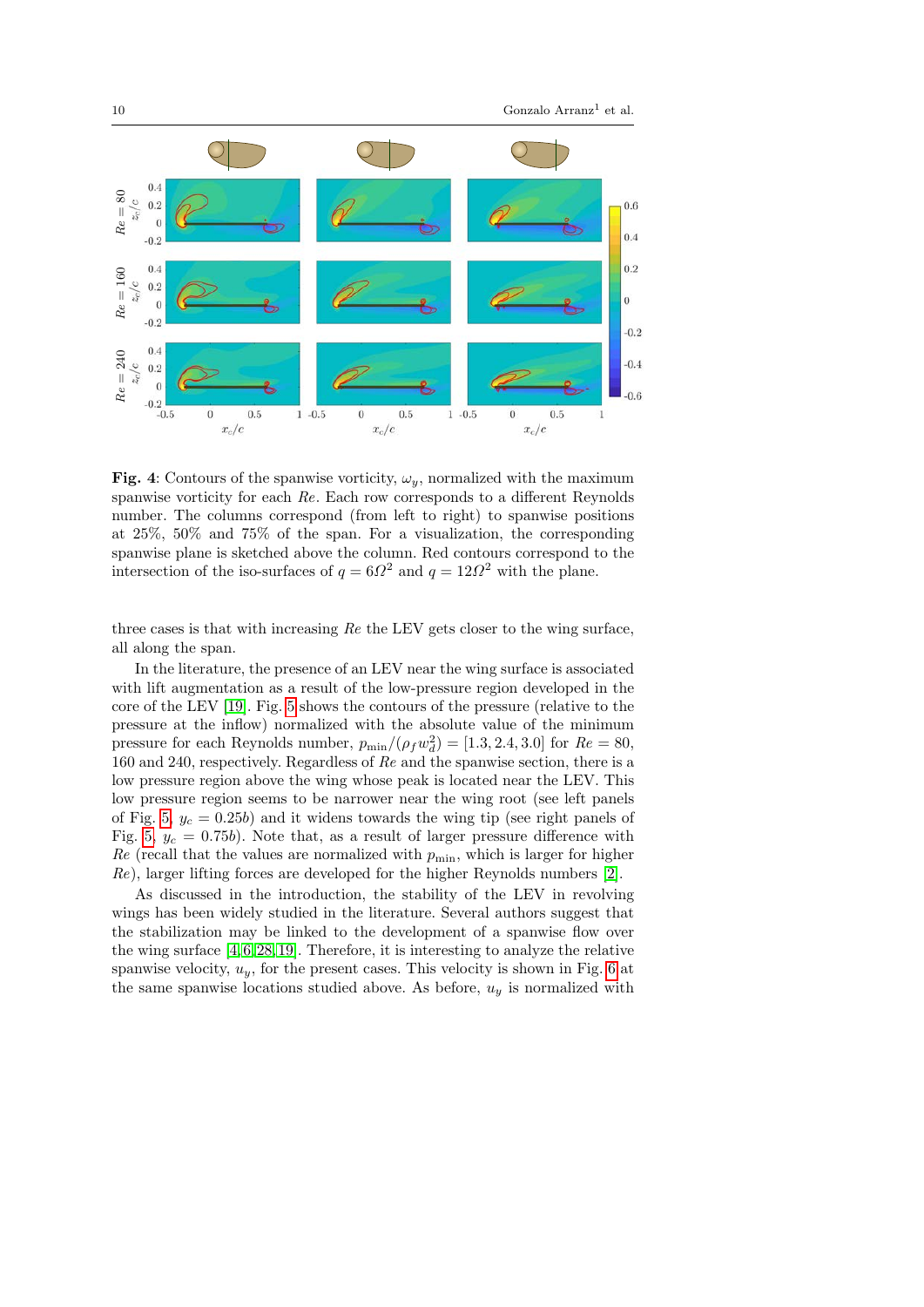<span id="page-11-0"></span>

Fig. 5: Contours of the pressure normalized with the absolute value of the minimum pressure for each Re. Each row correspond to a different Reynolds number. The columns correspond (from left to right) to spanwise positions at 25%, 50% and 75% of the span. For a visualization, the corresponding spanwise plane is sketched above the column. Red contours correspond to the intersection of the iso-surfaces of  $q = 6\Omega^2$  and  $q = 12\Omega^2$  with the plane.

the maximum spanwise velocity for each Re,  $u_{y,\text{max}}/w_d = [0.89, 1.10, 1.44]$ . First of all, a chordwise gradient of  $u_y$  is observed for all cases. This velocity gradient, which yields a positive  $u<sub>y</sub>$  upstream and a negative  $u<sub>y</sub>$  downstream is due to the wing rotation, i.e. the last term of [\(3\)](#page-8-1). Besides this linear variation, a region of positive spanwise velocity is found above the wing, for all cases. This spanwise flow (except near the nut) is behind and below the LEV, and the peak of maximum  $u_y$  never coincides with the core of the LEV but it is downstream and beneath it. Its intensity decreases towards the tip and with decreasing Re. Particularly, it is barely appreciable for  $Re = 80$ , whereas it reaches a maximum at  $y_c = 0.25b$  for  $Re = 240$  (left panel of Fig. [6\)](#page-12-0), being approximately equal to 40% of the tip velocity.

The increase of the intensity of this spanwise flow with Re may be linked to the centrifugal and Coriolis accelerations, as reported in previous works [\[32,](#page-24-7) [1\]](#page-22-3). Fig. [7](#page-13-0) displays the contribution of these terms to the spanwise momentum equation (namely,  $-[\vec{Q} \times \vec{Q} \times \vec{r} + 2\vec{Q} \times \vec{u}] \cdot \vec{j_c}$ ), normalized with its maximum value for each Re, namely,  $1.76w_d^2/c$ ,  $4.53w_d^2/c$  and  $6.51w_d^2/c$  for  $Re = 80$ , 160 and 240, respectively. These fictitious accelerations are positive in the region where the spanwise flow is present, and they increase with  $Re$ , in agreement with the spanwise flow behind the LEV shown in Fig. [6.](#page-12-0)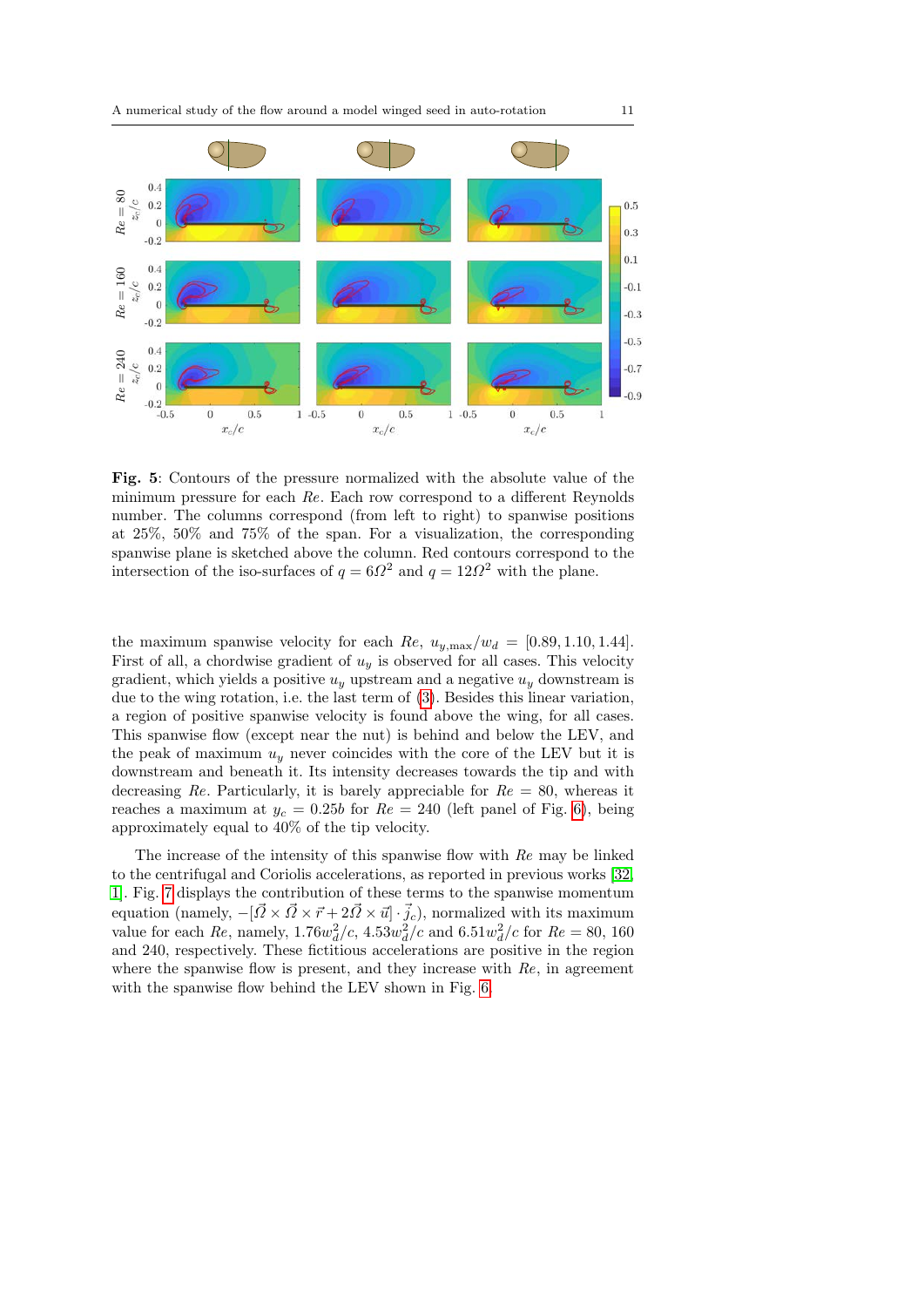<span id="page-12-0"></span>

Fig. 6: Contours of the spanwise velocity,  $u_y$ , normalized with the maximum spanwise velocity for each Re. Each row correspond to a different Reynolds number. The columns correspond (from left to right) to spanwise positions at 25%, 50% and 75% of the span. For a visualization, the corresponding spanwise plane is sketched above the column. Red contours correspond to the intersection of the iso-surfaces of  $q = 6\Omega^2$  and  $q = 12\Omega^2$  with the plane.

The spanwise velocity and vorticity contours shown in Fig. [4](#page-10-0) and [6](#page-12-0) are qualitatively similar to those observed in the flow around revolving and flapping wings at similar  $Re [5, 6, 28, 18, 12]$  $Re [5, 6, 28, 18, 12]$  $Re [5, 6, 28, 18, 12]$  $Re [5, 6, 28, 18, 12]$  $Re [5, 6, 28, 18, 12]$  $Re [5, 6, 28, 18, 12]$ . It should be noted that, in these references the Reynolds number is expressed in terms of the mean chord and the velocity of the wing tip, which yields Reynolds numbers equal to [121, 337, 584] in the present case.

#### 3.2 Spanwise flow and stabilization of the LEV

The fact that the maximum  $u_y$  in Fig. [6](#page-12-0) does not occur inside the LEV seems to suggest that, at least for the geometry, kinematics and Reynolds numbers considered here, the stability of the LEV (i.e., the fact that it is not shed into the wake) is not linked to a spanwise flow inside the vortex. Recall that, as mentioned in the introduction, several authors argue that the vorticity transport along the LEV produced by the spanwise flow contributes to the stability of the LEV for  $Re \ge 1000$  [\[4,](#page-22-1)6,28]. However, while Fig. [6](#page-12-0) shows that the maximum of  $u_y$  is registered outside of the LEV, it does not show whether the weaker  $u_y$  inside the LEV is strong enough to produce vorticity transport along the LEV. To test this hypothesis, we compute the streamlines of the relative velocity field. Note that, since the flow is steady with respect to  $\Sigma_c$ ,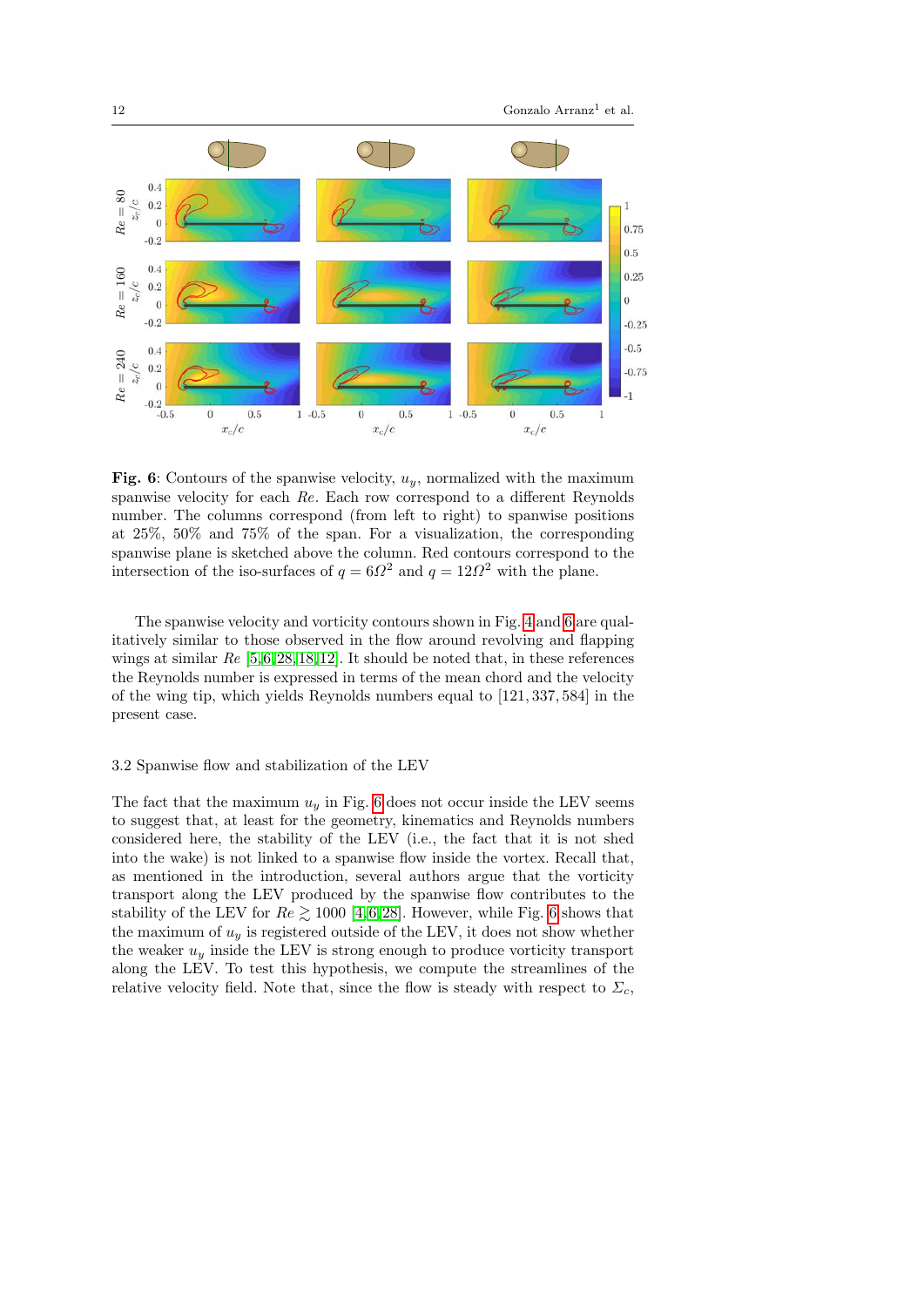<span id="page-13-0"></span>

Fig. 7: Contours of the spanwise component of the centrifugal and Coriolis accelerations normalized with its maximum for each Re. Each row correspond to a different Reynolds number. The columns correspond (from left to right) to spanwise positions at 25%, 50% and 75% of the span. For a visualization, the corresponding spanwise plane is sketched above the column. Red contours correspond to the intersection of the iso-surfaces of  $q = 6\Omega^2$  and  $q = 12\Omega^2$ with the plane.

the streamlines of the relative velocity correspond to the path lines followed by the fluid particles as they move past the rotating seed. These streamlines are shown in Fig. [8,](#page-14-0) for the three Re under study.

Particularly, Fig. [8](#page-14-0) shows the streamlines crossing the plane  $y_c = 0.5b$ above the wing surface at prescribed seeding points uniformly spaced in the plane. Streamlines crossing the plane  $y_c = 0.5b$  inside the LEV (defined as the iso-surface of  $q_{th} = 6\Omega^2$ ) are colored with the velocity magnitude, while streamlines crossing  $y_c = 0.5b$  between the LEV and the wing surface are colored in blue. The rationale between this differentiation is to compare the behaviour of the fluid particles inside the LEV to those moving outward through the region of maximum  $u_y$ .

Fig. [8](#page-14-0) shows that the fluid particles that enter the LEV come from the pressure side (lower surface of the wing): they are accelerated as they turn around the leading edge of the seed, and they leave the LEV without travelling inside it along its longitudinal axis. On the contrary, fluid particles beneath the leading edge vortex do not seem to come from the leading edge but from the vortex at the nut, and they travel longer distances along the wing span before leaving the wing. The same behaviour is observed for the streamlines in the three Reynolds numbers under study, although the spanwise distance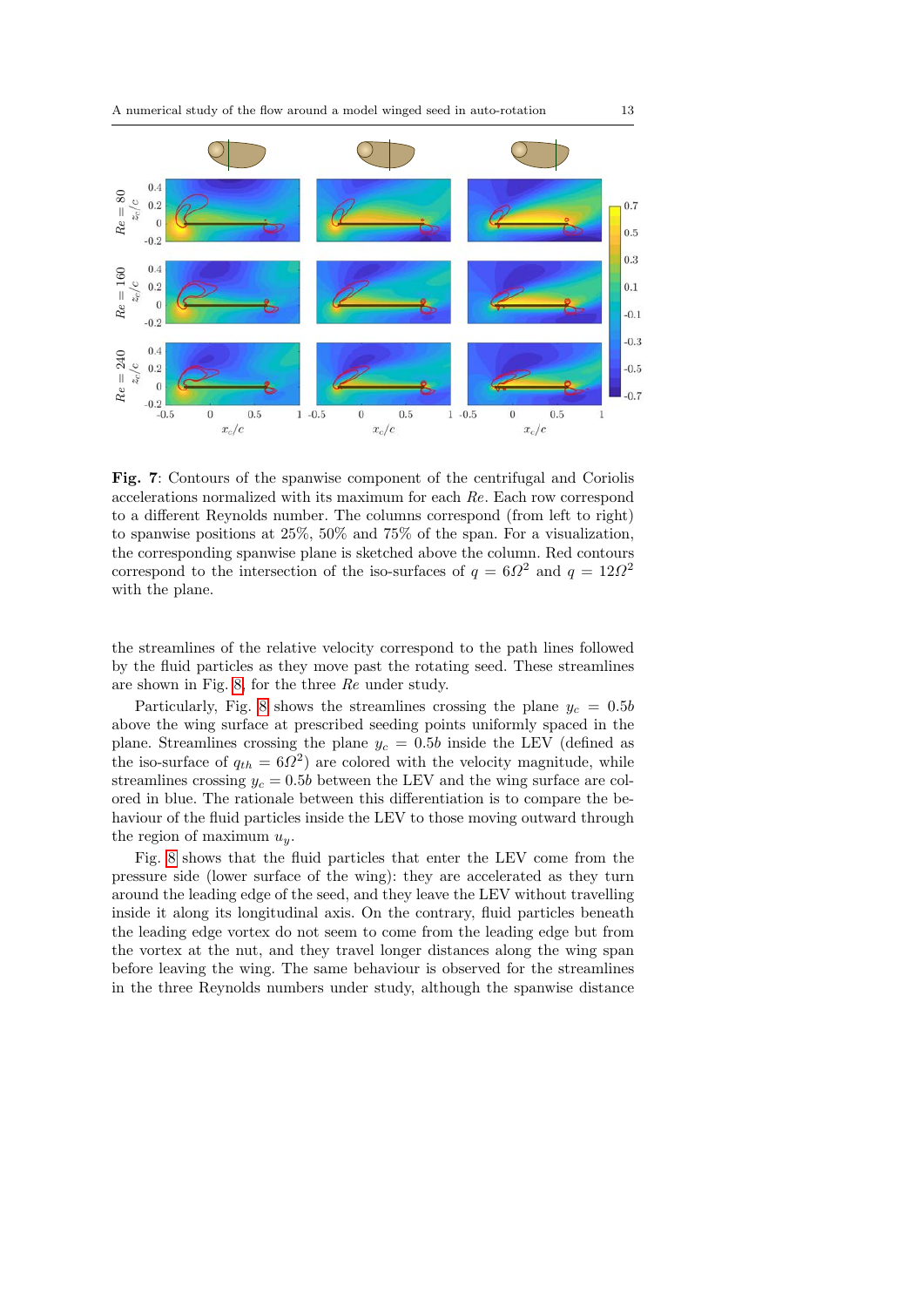<span id="page-14-0"></span>

Fig. 8: Streamlines at plane  $y_c = 0.5b$ . Streamlines whose intersection with  $y_c = 0.5b$  lies inside the LEV (for  $q = 6\Omega^2$ , also shown) are colored by its velocity intensity. Blue streamlines beneath and downstream the LEV. (a) Top view and (b) side view for  $Re = 80$ . (c) Top view and (d) side view for  $Re = 160$ . (e) Top view and (f) side view for  $Re = 240$ .

travelled by the streamlines beneath the LEV (blue lines in Fig. [8\)](#page-14-0) becomes larger as Re increases, as it may be expected from the larger spanwise velocity observed in Fig. [6.](#page-12-0)

Note that the same behaviour is observed for streamlines defined at different  $y_c$  planes, and for different  $q_{th}$  in the definition of the LEV. To demonstrate this, we compute streamlines passing through seeding points uniformly distributed in the volume of the LEV, defined as the region with  $q \geq 6\Omega^2$ . We compute approximately  $4.5 \times 10^4$  streamlines for each Re, storing the  $y_c$  co-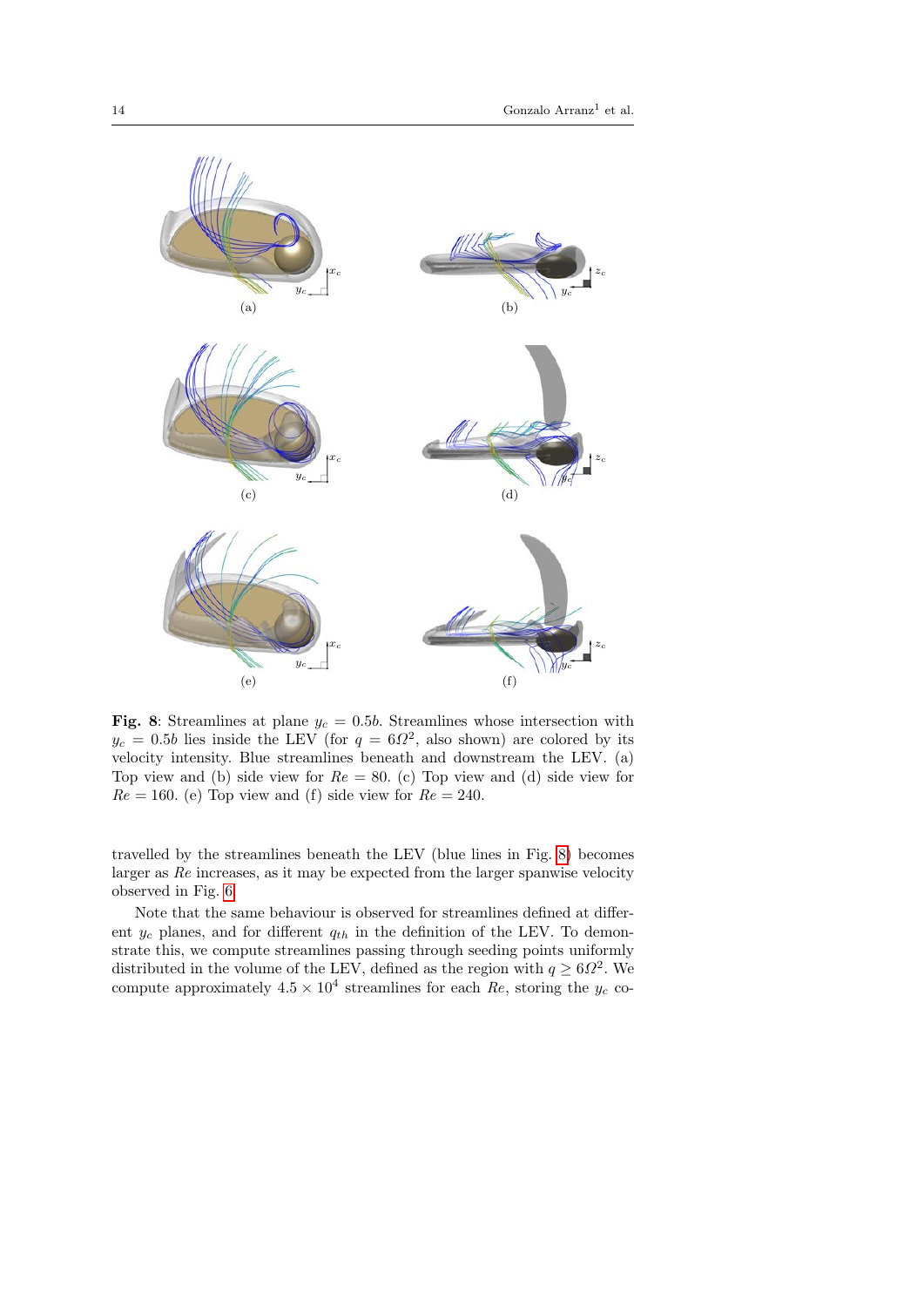<span id="page-15-0"></span>

Fig. 9: (a) JPDF of  $y_0$  and  $y_f$ . The iso-contour contains 95% of the JPDF. (b) JPDF of  $y_0$  and the spanwise travelled distance  $y_f - y_0$ . The iso-contour contains 20% of the JPDF, which provides an approximation to the mode of the JPDF. Note the different scale of the abscissa and the ordinate in (b). In both panels, line styles correspond to a different Re:  $(--)$  Re = 80,  $(--)$  Re = 160 and,  $(-)$   $Re = 240$ .

ordinate of the point where each streamline enters and exits the LEV,  $y_0$  and  $y_f$ , respectively. These data is used to compute the joint probability density functions (JPDFs) shown in Fig. [9.](#page-15-0)

Fig. [9a](#page-15-0) shows an iso-contour containing 95% of the JPDF of  $y_0$  and  $y_f$ . It can be observed that the JPDF is very similar for all Re. It mostly lies on the region  $y_f > y_0$ , corresponding to fluid particles travelling along the wing span inside the LEV towards the wing tip. For  $y_0/c \lesssim 0.6$  the effect of increasing the Re is to have shorter displacements along the wing span (i.e., the contour gets closer to the line  $y_0 = y_f$ . A similar behaviour is observed near the wing tip, where the JPDF of case  $Re = 240$  shows values  $y_f < y_0$  (i.e., fluid particles travelling inward). This is better observed in Fig. [9b,](#page-15-0) where an iso-contour of the JPDF of  $y_f - y_0$  and  $y_0$  is shown (containing 20% of the JPDF). Note that this iso-contour roughly shows the mode of the JPDF (i.e. the most probable values of the JPDF at each  $y_0$ ). The spanwise distance travelled by the fluid particles inside the LEV decreases as Re increases for all spanwise sections, in agreement with the visualizations in Fig. [8.](#page-14-0) Also, as streamlines closer to the wing tip are considered, the travelled distance  $(y_f - y_0)$  becomes smaller, changing sign for  $Re = 240$  for  $y_0/c \approx 1.2 - 1.3$ . This decrease of the travelled distance may be a combination of two factors. On the one hand, as it can be inferred from Fig. [6,](#page-12-0) the spanwise velocity in the LEV decreases from the nut to the wing tip. On the other hand, the chordwise velocity increases with  $y_0$  (being roughly proportional to  $\Omega y_0 \cos \beta$ ), and with Re (due to the larger rotational velocity and the decrease in the coning angle). The change of sign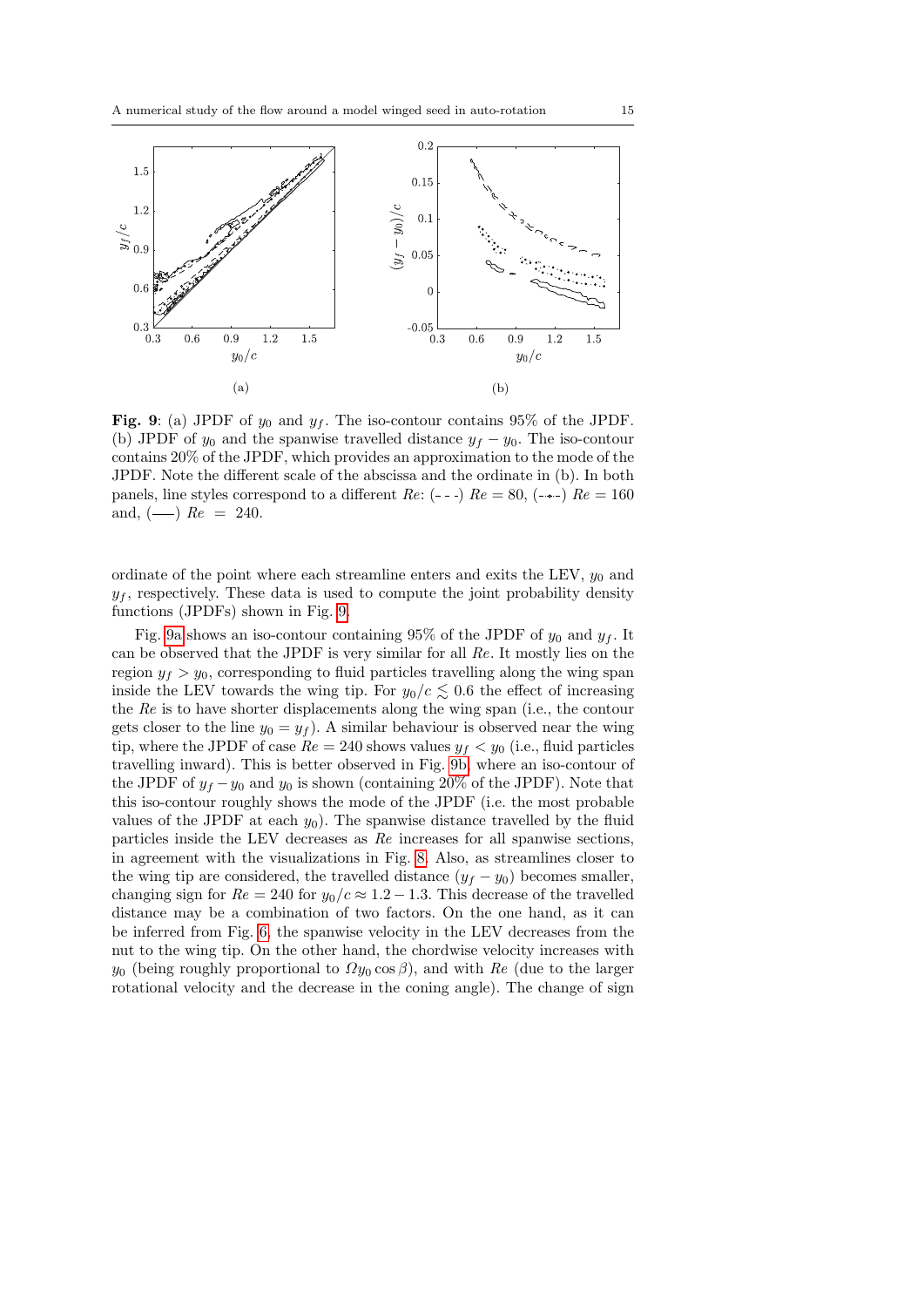(i.e., change of direction) of the travelled distance is probably due to the wing tip vortex, i.e. an effect of the flow around the tip from the lower surface to the upper surface of the wing. This effect becomes more noticeable for larger Re, since  $\beta$  decreases. Moreover, Fig. [9b](#page-15-0) shows that for  $y_0 > c$  the difference in  $(y_f - y_0)$  for the different Reynolds number becomes of the same order as the change of  $w_d \sin \beta$  with Re. This fact might suggest that the spanwise flow inside the LEV is mainly due to  $\beta$  (i.e., the projection of the descent speed along the spanwise direction), rather than to rotational accelerations. This is supported by Fig. [7,](#page-13-0) where it is observed that the magnitude of these accelerations is small inside the LEV.

Overall, the analysis of the streamlines shows a spanwise flow inside the LEV that becomes less dominant as Re increases. On the other hand, the spanwise flow increases with  $Re$  outside of the LEV, as it has been discussed in Fig. [6.](#page-12-0) From this point of view, our results do not seem to be consistent with a scenario where the LEV is stabilized by vorticity transport within the LEV itself.

At the present range of Reynolds number, LEV stability could be due to viscous effects. For a sufficiently low  $Re$ , Jardin [\[14\]](#page-23-11) argues that the stability of the LEV at a given spanwise section is solely determined by its local Re and its effective angle of attack, as in a 2D wing. Hence, in order to evaluate the stabilization of the LEV due to viscous effects, we compute the local Reynolds number,  $Re_{y_c}$ , and the effective angle of attack,  $\alpha$ , at each spanwise section. The local Reynolds number is based on the local chord,  $c(y_c)$ , and the local effective velocity,  $\vec{u}_e(y_c)$ . This velocity is the projection of the rigid body velocity along the  $y_c$  axis (dashed line in Fig. [1\)](#page-5-0) onto the plane perpendicular to this axis. Mathematically, its modulus is

$$
u_e(y_c) = \sqrt{(\vec{v}(y_c) \cdot \vec{i}_c)^2 + (\vec{v}(y_c) \cdot \vec{k}_c)^2},\tag{5}
$$

where  $\vec{v}(y_c) = \vec{v}_G + \vec{\Omega} \times (y_c \vec{j}_c - \vec{CG})$ . The modulus of the effective velocity is depicted in Fig. [10a](#page-17-0) for each Re. On the other hand, the effective angle of attack,  $\alpha(y_c)$ , is the angle between  $\vec{u}_e(y_c)$  and the wing chordwise direction.

Fig. [10b](#page-17-0) shows, for each case, the effective Reynolds number,  $Re_{y_c}$ , as a function of the effective angle of attack. For reference, several characteristic spanwise sections have been marked. It can be observed that  $\alpha$  is high near the nut (between  $60^{\circ} - 70^{\circ}$ ) and decreases towards the tip (until  $\sim 10^{\circ}$ ). The effective Re increases towards the tip due to the higher  $u_e$  until  $y_c \approx 0.75b$ , dropping to zero for spanwise sections beyond 75% of the span because of the sharp decrease of  $c(y_c)$  near the wing tip. The region below the dashed line in Fig. [10b](#page-17-0) would correspond to the spanwise sections whose LEV might be stabilized by viscous effects. Hence, for  $Re = 160$  and 240, only for  $y_c \ge 0.75b$ the LEV might be stabilized due to this phenomenon. Meanwhile for  $Re = 80$ , this threshold would extend up to  $y_c \geq 0.5b$ . Therefore, viscosity does not seem to be a plausible candidate to explain LEV stability, specially for  $Re = 160$ and 240, since it would only be dominant near the tip, where the LEV has tilted and merged with the wing tip vortex.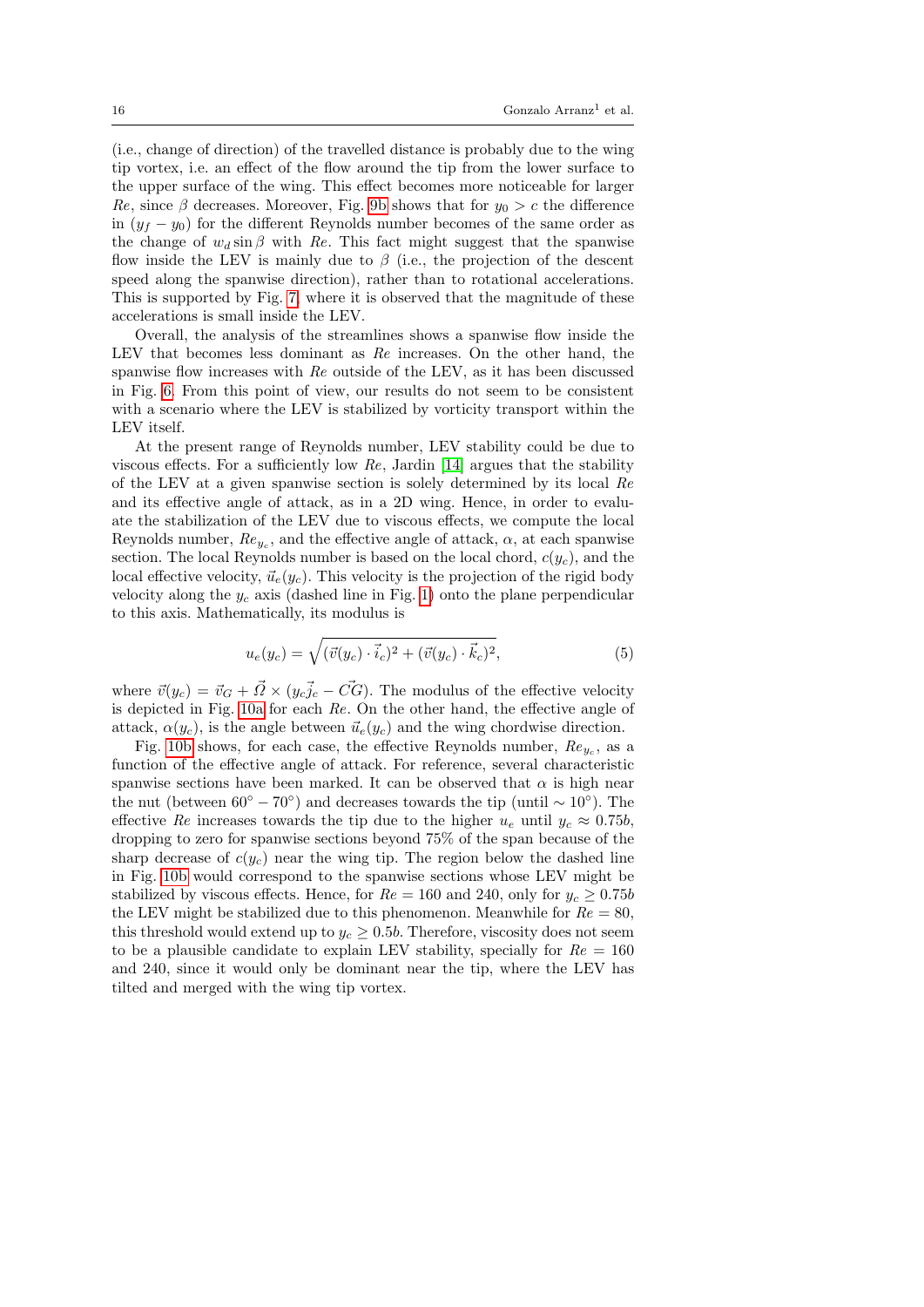<span id="page-17-0"></span>

Fig. 10: (a) Variation of the modulus of the effective velocity along  $y_c$ . (b) Effective Reynolds number at  $y_c$  versus the effective angle of attack at the same spanwise location. Characteristic spanwise sections are marked at 25%  $(\sigma)$ , 50% (+), and 75% ( $\sigma$ ) of the span. Dashed line in (b) correspond to the theoretical 2D-viscous stability limit (extracted from Zhang et al. [\[37\]](#page-24-8)). In both panels,  $(-\rightarrow)Re = 80$ ,  $(-\rightarrow)Re = 160$ , and  $(-\rightarrow)Re = 240$ .

Having discarded vorticity transport along the spanwise direction and having analysed the importance of viscous effects, Coriolis and centrifugal effects (referred to as centrifugal pumping in the present paper) may play a role in the attachment of the LEV. The importance of non-inertial effects have been already recognised in the development of an spanwise flow behind the LEV for the present cases. According to several authors [\[18,](#page-23-12) [12,](#page-23-9) [14\]](#page-23-11), fictitious forces would contribute to the attachment of the LEV for Rossby numbers, Ro, of order unity. Defining Ro as in Hargib et al. [\[12\]](#page-23-9), namely  $Ro = u_{tip}/\Omega b$ , where  $u_{tip} = \sqrt{w_d^2 + \Omega b}$ , it is found that  $Ro = \sqrt{\lambda^2 + 1}/\lambda$ , which, in the cases presented here, ranges from 1.2 to 1. Consequently, centrifugal pumping would be a feasible candidate for the stabilization of the LEV in the cases analysed here. Nevertheless, the exact mechanisms by which fictitious forces stabilize the LEV in the present case are still not clear.

#### 3.3 Leading edge vortex characterization

We now proceed to a more detailed characterization of the LEV. To that end we average the relative velocity  $(\langle u_y \rangle)$ , relative vorticity  $(\langle \omega_y \rangle)$  and pressure  $(\langle p \rangle)$ inside the LEV (regions where  $q > q_{th}$ ) in planes of constant  $y_c$ . These averages are performed for different values of  $q_{th}$ , in order to assess the dependence of the averaged values upon the particular threshold used in the identification of the LEV. Fig. [11](#page-18-0) depicts the three variables along the LEV for each Re and for  $q_{th}/\Omega^2$  in the range 6 – 12. They are normalized with the descent speed,  $w_d$ , the characteristic chord, c, and  $\rho_f$ .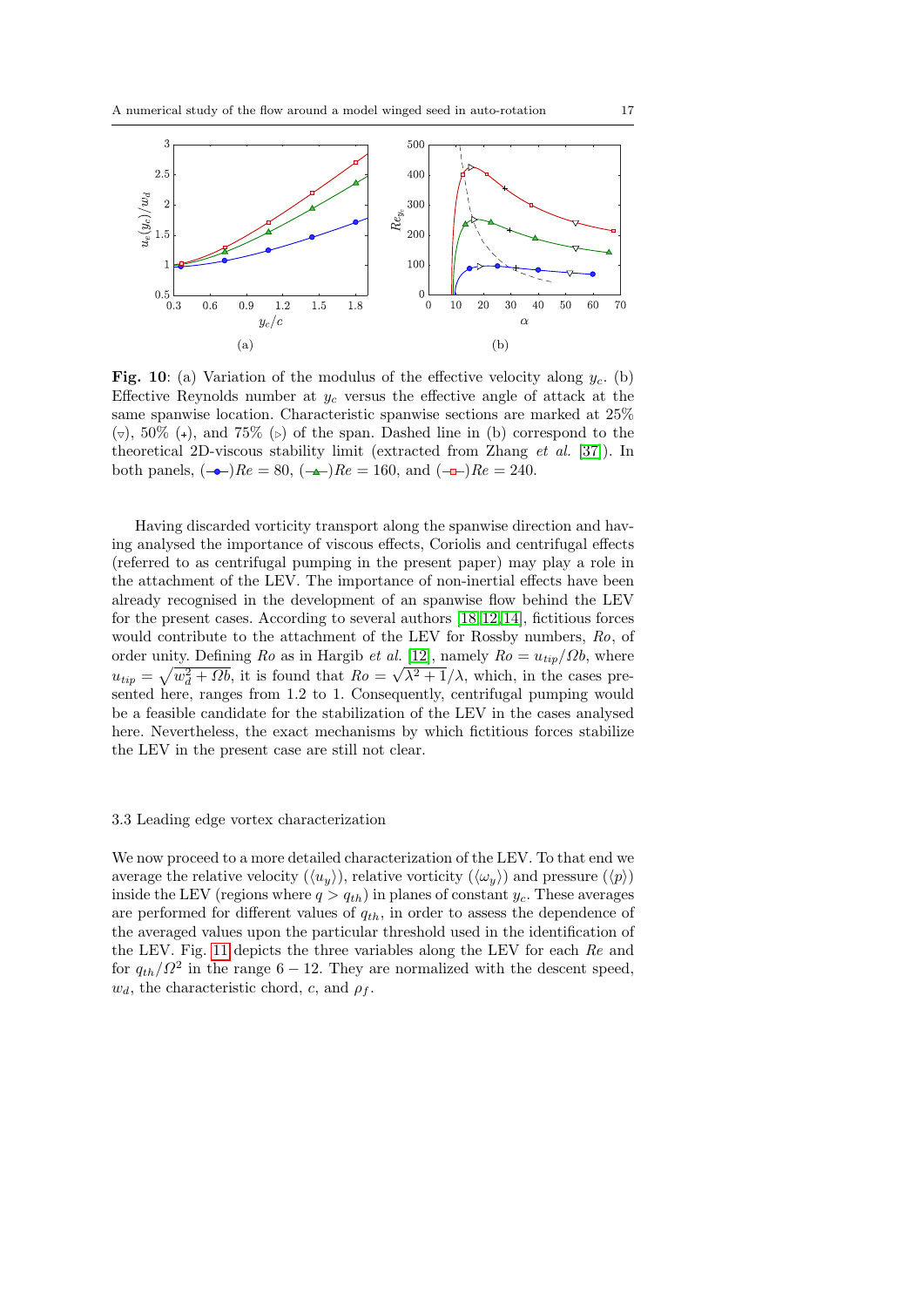<span id="page-18-0"></span>

Fig. 11: Relative spanwise vorticity averaged over the LEV cross-sections,  $\langle \omega_u \rangle_c/\omega_d$ , as a function of  $y_c$  for (a)  $Re = 80$ , (b)  $Re = 160$ , and (c)  $Re = 240$ . Relative spanwise velocity averaged over the LEV cross-sections,  $\langle u_y \rangle c/w_d$ , as a function of  $y_c$  for (d)  $Re = 80$ , (e)  $Re = 160$ , and (f)  $Re = 240$ . Pressure averaged over the LEV cross-sections,  $\langle p \rangle / (\rho w_d^2)$ , as a function of  $y_c$  for (g)  $Re = 80$ , (h)  $Re = 160$ , and (i)  $Re = 240$ . Different  $q_{th}/\Omega^2$  values have different color intensity, as shown in the colorbar. Dashed lines correspond to the  $25\%$ ,  $50\%$  and  $75\%$  spanwise sections (Fig. [4-](#page-10-0)[6\)](#page-12-0).

Fig. [11a](#page-18-0)-c shows  $\langle \omega_y \rangle$  for the different Re and  $q_{th}$ . Regardless of  $q_{th}$  and Re,  $\langle \omega_y \rangle$  slightly decreases from the nut to 25% of the span, and then it increases until reaching a plateau. This increase becomes steeper as Re increases. At the wing tip,  $\langle \omega_{\nu} \rangle$  abruptly decreases, due to the merging of the LEV into the wing tip vortex, with the consequent change of direction of the vorticity. At a given spanwise section and  $q_{th}$ ,  $\langle \omega_y \rangle$  increases with Re. On the other hand,  $\langle \omega_y \rangle$ increases with  $q_{th}$  for all Re analyzed., This indicates that  $\omega_y$  is not constant inside the cross sections of the LEV, as it corresponds to a viscous vortex.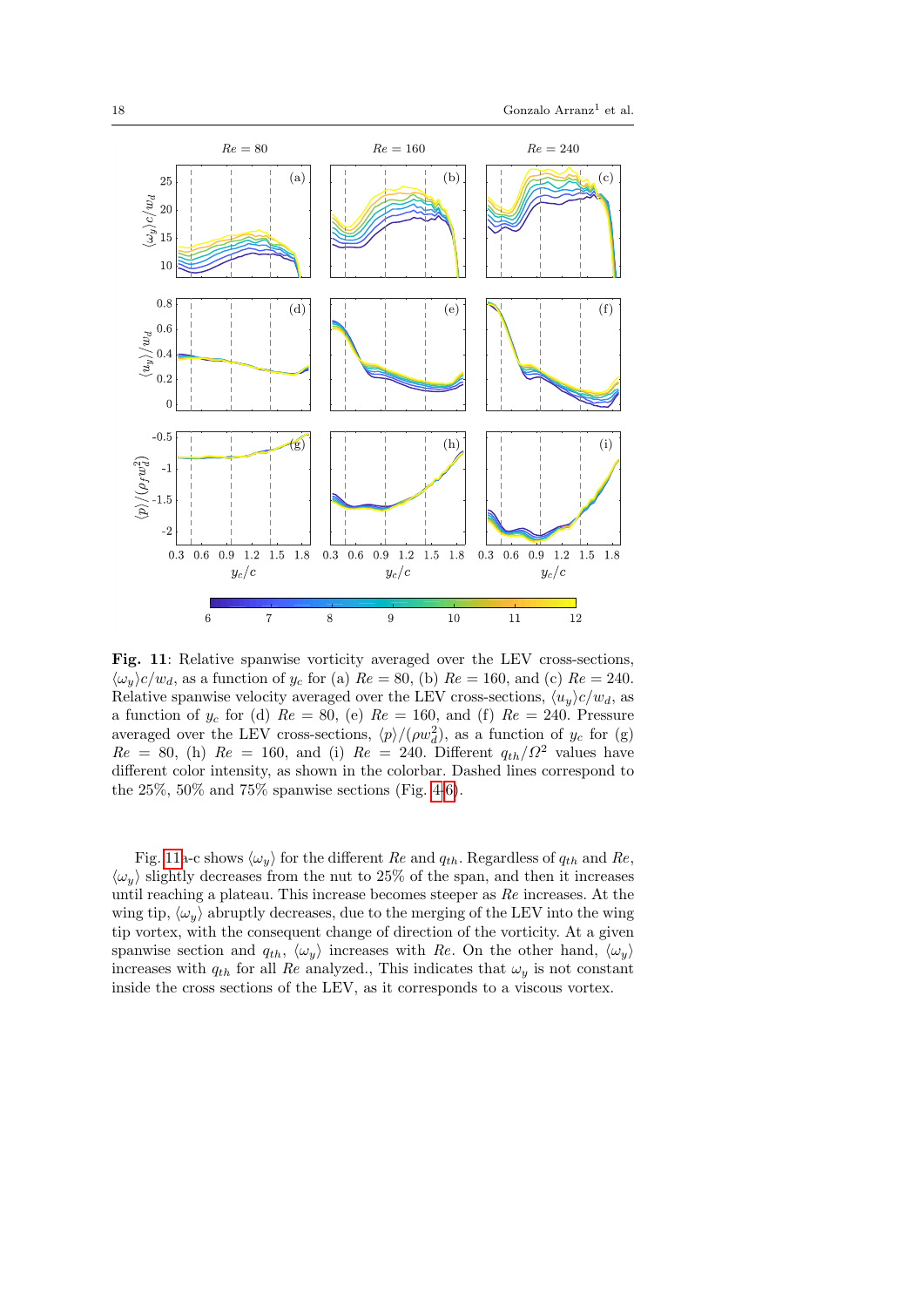The relative spanwise velocity averaged over the LEV is displayed in Fig. [11d](#page-18-0)f. Note that, contrary to  $\langle \omega_y \rangle$ ,  $\langle u_y \rangle$  is fairly independent of  $q_{th}$  for a given Re. Therefore, we can focus the discussion on the evolution of  $\langle u_y \rangle$  along the LEV and the effect of the Reynolds number. For all cases we observe that  $\langle u_n \rangle$ decreases towards the tip, although the profiles for  $Re = 160$  and 240 differ considerably from the profile for  $Re = 80$ . In particular, the negative gradient of  $\langle u_n \rangle$  along the span is much less pronounced for  $Re = 80$  than for the higher Re. The latter profiles present a steep gradient up to  $y_c \approx 0.7$  and a milder one beyond that location. This higher spanwise velocity near the nut is due to the spanwise flow, developed presumably due to non-inertial forces, which partially coincides with the LEV for  $Re = 160$  and 240 and it is not present for  $Re = 80$  (see Fig. [6\)](#page-12-0). Except in this region,  $\langle u_y \rangle$  decreases with Re, in agreement with the behaviour of the streamlines (see discussion of Fig. [9b\)](#page-15-0).

As commented before, the decrease of spanwise flow in the LEV with increasing Re seems to be related to the attitude of the seed: the coning angle is larger at lower Re, which implies a larger projection of the descent velocity  $w_d$  along the spanwise direction of the wing,  $y_c$ .

The pressure averaged over the LEV cross-sections,  $\langle p \rangle$ , is depicted in Fig. [11g](#page-18-0)-i for the different Re. Similarly to  $\langle u_u \rangle$ , the averaged pressure is also largely independent of  $q_{th}$ . Throughout the span, lower pressures are found for increasing Re, which suggests that the lift force of the winged seed increases with  $Re$  (as confirmed in Arranz *et al.* [\[2\]](#page-22-2)). For all  $Re$ , the pressure increases towards the tip for  $y_c \gtrsim 0.9c$ , producing and adverse pressure gradient which becomes stronger as Re increases. Note that, while the projection of  $w_d$  along the spanwise direction of the seed could explain the intensity of  $\langle u_y \rangle$ , the presence of an adverse pressure gradient might explain why  $\langle u_y \rangle$  decreases towards the wing tip.

Note that the variables shown in Fig. [11](#page-18-0) are normalized with magnitudes which remain constant regardless of Re. Hence, it is interesting to use a normalization in which the effect of the Reynolds number is somehow involved. Fig. [12a](#page-20-0)-d depicts  $\langle u_u \rangle$ ,  $\langle p \rangle$  and  $\langle \omega_u \rangle$  normalized with c,  $\rho_f$  and the effective velocity at  $y_c$ . Note that by employing  $u_e(y_c)$  as the characteristic velocity, we are accounting for the change in the angular speed and for the change in the seed's attitude. Fig. [12](#page-20-0) shows  $\langle u_y \rangle$ ,  $\langle p \rangle$  and  $\langle \omega_y \rangle$  for  $q_{th} = 9$ . Additionally, the shaded regions correspond to the variation with the threshold,  $q_{th} = [6 - 12]$ for each variable and Re. Fig. [12a](#page-20-0) and Fig. [12b](#page-20-0) reveal that, upon this normalization, the cases  $Re = 160$  and 240 tend to collapse, contrary to the case  $Re = 80$ . This behaviour is also observed in the aerodynamic forces (see Arranz *et al.* [\[2\]](#page-22-2)), and seems to suggest that auto-rotation at  $Re = 80$  differs from auto-rotation at higher  $Re$  (within the range of study). Nonetheless, it has been already mentioned that the case with  $Re = 80$  is somewhat anomalous since for example its auto-rotation depends on the initial conditions (hysteresis).

Regarding  $\langle \omega_y \rangle$ , it is interesting to recall that, although using  $u_e(y_c)$  as the characteristic velocity (Fig. [12c](#page-20-0)) yields a result similar to Fig. [12a](#page-20-0)-b, using  $\Omega c$ instead, results in a collapse of the profiles of  $\langle \omega_y \rangle$  for all Re, except close to the nut  $(y_c < 0.8c)$ , where the case  $Re = 80$  differs from the other two cases.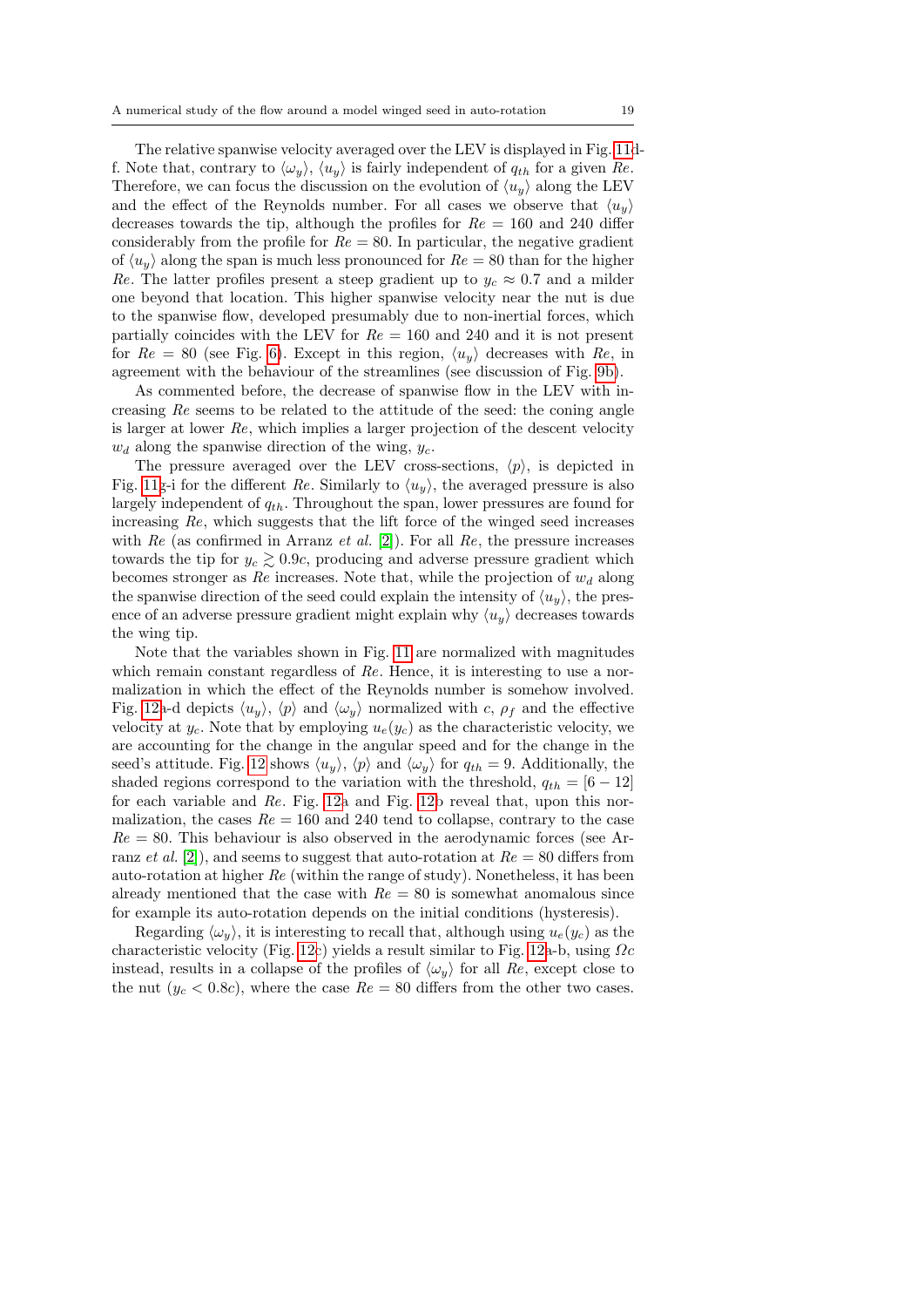<span id="page-20-0"></span>

Fig. 12: (a) Relative spanwise velocity averaged over the LEV cross-sections normalized with  $u_e(y_c)$ . (b) Relative pressure averaged over the LEV crosssections normalized with  $\rho_f c u_e(y_c)$ . (c) Relative spanwise vorticity normalized with  $c/u_e(y_c)$ , and (d) with  $\Omega$ . ( $\rightarrow R_e = 80$ , ( $\rightarrow R_e = 160$  and ( $\rightarrow R_e =$ 240. Shaded regions correspond to the variation with  $q_{th} = [6 - 12]$ .

This can be appreciated in Fig. [12d](#page-20-0), and it is also true for other  $q_{th}$ . This suggests that the characteristic velocity for chordwise and vertical velocities is  $\Omega_c$ , even if the precise cause for this scaling is not clear at the present time.

Finally, we conclude the characterization of the LEV by computing the spanwise circulation inside the LEV,  $\Gamma$ , since it is usually employed to relate the intensity of the LEV to the aerodynamic force. We compute  $\Gamma$  as the integral of  $\omega_y$  over the LEV cross-sections. This circulation is shown in Fig. [13](#page-21-1) for different thresholds  $q_{th}$ , and for the three Reynolds numbers considered here. Note that, if  $\omega_y$  were concentrated in a finite surface (i.e., a vortex tube), then  $\Gamma$  would become independent of  $q_{th}$  for a sufficiently low value of the threshold. However, Fig. [13](#page-21-1) shows  $\Gamma$  increasing monotonously as  $q_{th}$ decreases, with no sign of a plateau. This is the expected behaviour for a viscous vortex, as it corresponds to a low-Reynolds number flow. An important consequence of the lack of collapse of  $\Gamma$  with  $q_{th}$  in Fig. [13](#page-21-1) is that  $\Gamma$  can hardly be used to characterize the aerodynamic force on the wing at the present Re. Note that this approach is usually found in the literature for winged seeds at higher  $Re [19, 28]$  $Re [19, 28]$  $Re [19, 28]$ .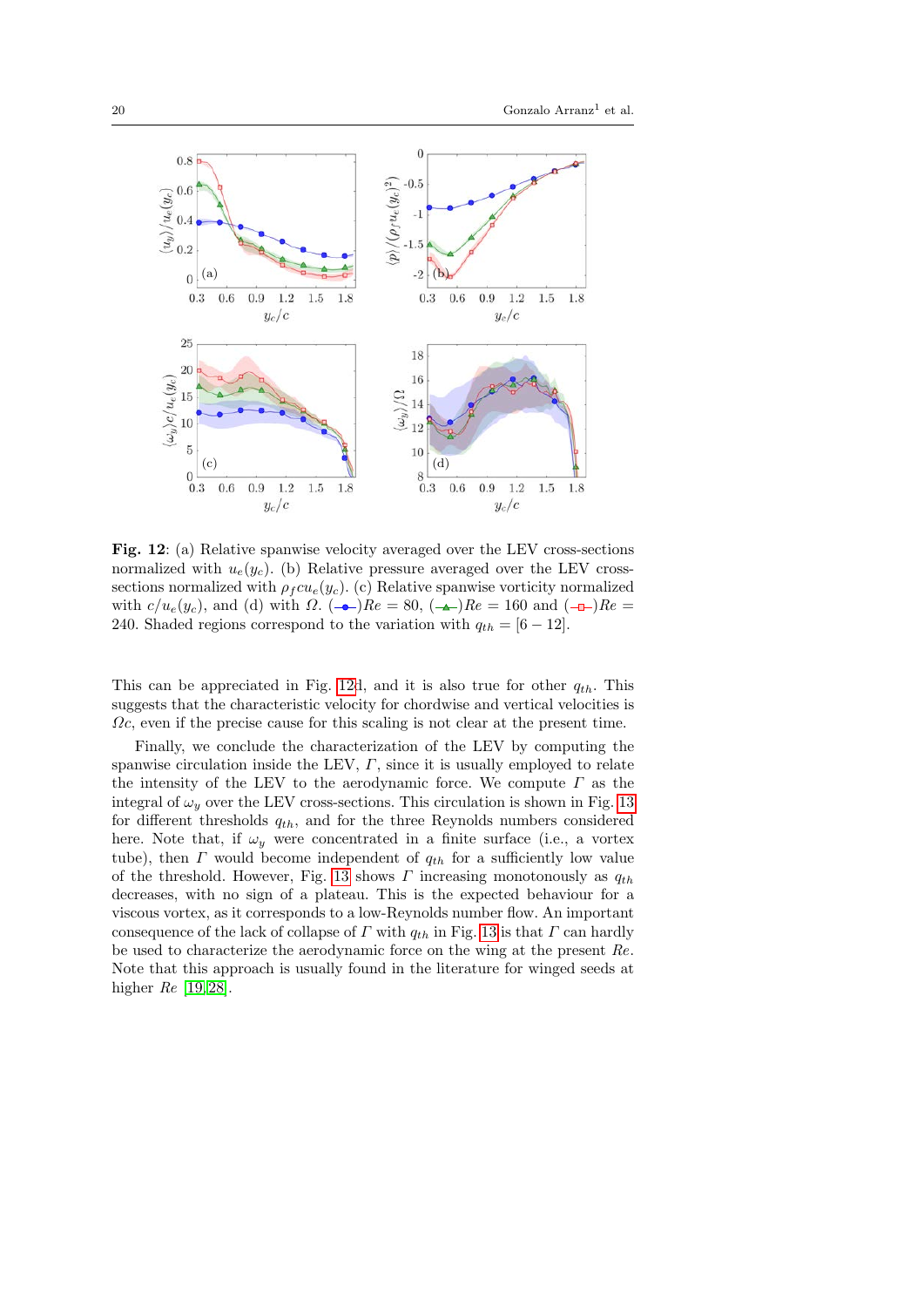<span id="page-21-1"></span>

Fig. 13: Circulation averaged over the LEV cross-sections,  $\Gamma/(w_d c)$ , as a function of  $y_c$ . (a)  $Re = 80$ , (b)  $Re = 160$ , and (c)  $Re = 240$ . Different  $q_{th}/\Omega^2$ values have different color intensity, as shown in the colorbar.

## <span id="page-21-0"></span>4 Conclusions

Numerical simulations of the auto-rotation of a winged-seed at  $Re$  in the range 80 − 240 have been performed. The seed, for all cases under study, reaches a state of stable auto-rotation with approximately constant angular velocity and attitude, which vary with Re. Due to this, and to the low Reynolds number, the flow is approximately steady when observed from a reference frame fixed to the seed, so that this perspective has been employed in the flow characterization. Three vortical structures are formed near the seed: a wing tip vortex which describes a helical path; a vortex shed behind the nut; and a stable LEV above the wing surface which merges with the tip vortex.

We have characterized the flow over the wing surface by analyzing the relative spanwise vorticity, the relative spanwise velocity and the pressure at various spanwise sections. With increasing Reynolds number, the flow visualizations show that the LEV becomes more intense and gets closer to the wing surface. For all cases the low pressure peak on the wing surface is located in the neighbourhood of the LEV. We have also identified the formation of a spanwise flow on the wing surface, which is more intense downstream and beneath the LEV. This flow topology is directly linked to Coriolis and centripetal accelerations and is in agreement with flows around revolving wings found in the literature.

We have explored the three possible mechanisms for the stabilization of the LEV reported in the literature, namely, the vorticity transport within the LEV, viscous effects and centrifugal pumping. The first mechanism has been evaluated via a statistical analysis of fluid particle trajectories along the LEV. We have found no evidence of significant vorticity transport along the LEV for the flow under consideration. The evaluation of the viscous stabilization of the LEV has been performed in terms of the local Re and local angle of attack of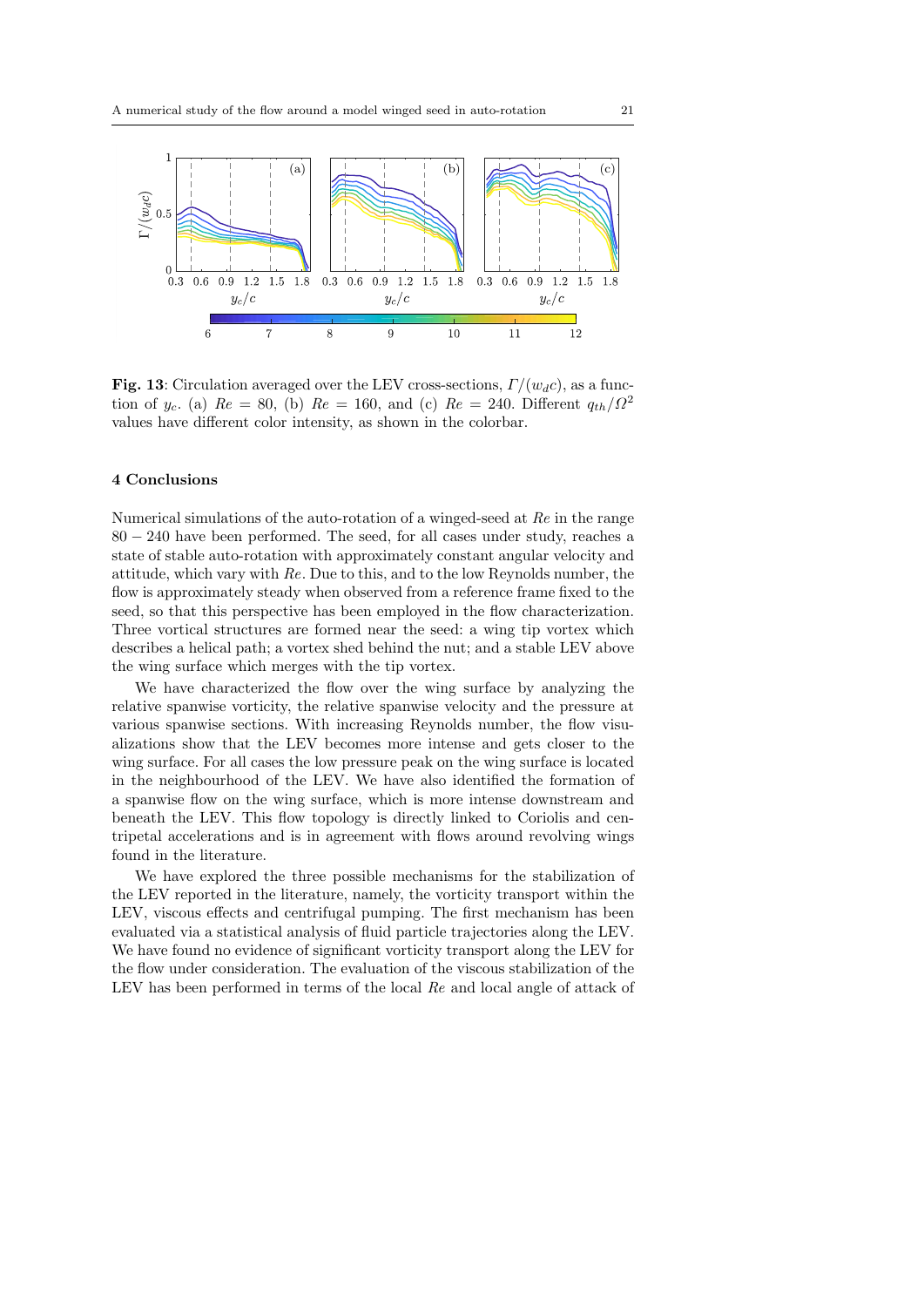the corresponding wing section. The results suggest that this mechanism can only be important near the tips, but the 3D character of the flow in this region makes it unlikely. Finally, the stabilization via non-inertial accelerations seems to be a potential candidate, since the Rossby number is of order unity in the present study.

To conclude, the flow inside the LEV has been characterized, studying the variation of average flow magnitudes inside the LEV with different  $q$  thresholds. The average spanwise velocity and the pressure inside the LEV do not seem to depend on the q value. We also found that  $\langle u_y \rangle$  decreases for increasing Re, contrary to the behaviour of the spanwise flow outside the LEV.

The average spanwise vorticity inside the LEV,  $\langle \omega_u \rangle$ , for a given Re depends on the value of q. On the contrary, for a given q,  $\langle \omega_y \rangle$  is quantitatively similar for the different Re when scaled with  $\Omega$ , suggesting that both the chordwise and vertical velocity components scale with the angular speed. The multiplication of  $\langle \omega_y \rangle$  by the cross-sectional area of the LEV to compute its spanwise circulation,  $\Gamma$ , yielded that it largely depends on the  $q$  value, as it should be expected for a low-Reynolds flow. Hence, the aerodynamic forces cannot be inferred from  $\Gamma$ , contrary to what can be done with reasonable accuracy at higher Re.

Overall, we observe that the flow around the auto-rotating seed for  $Re =$ 160 and 240 is qualitatively different compared to  $Re = 80$ . This result may be explained by the fact that  $Re = 80$  seems to be close to the lower limit where auto-rotation is possible (for the seed considered here).

#### Compliance with Ethical Standards:

Funding: This work was supported by grants TRA2013-41103-P (Mineco/Feder UE) and DPI2016-76151-C2-2-R (AEI/ Feder UE). MGV was partially supported by a grant of the BBVA Foundation. The code was partially developed during a stay of MGV (funded by the Spanish Ministry of Education through the program Jos´e Castillejo) at the Karlsruhe Institute of Technology. The simulations were partially performed at the Steinbuch Centre for Computing (SCC), Karlsruhe.

Conflict of Interest: The authors declare that they have no conflict of interest.

#### References

- <span id="page-22-3"></span>1. Aono, H., Liang, F., Liu, H.: Near- and far-field aerodynamics in insect hovering flight: an integrated computational study. J. Exp. Biol. 211(2), 239-257 (2008). doi[:10.1242/jeb.008649](https://doi.org/10.1242/jeb.008649)
- <span id="page-22-2"></span>2. Arranz, G., Moriche, M., Uhlmann, M., Flores, O., García-Villalba, M.: Kinematics and dynamics of the auto-rotation of a model winged seed. Bioinspir. Biomim. 13(3), 036011 (2018). doi[:10.1088/1748-3190/aab144](https://doi.org/10.1088/1748-3190/aab144)
- <span id="page-22-0"></span>3. Azuma, A., Yasuda, K.: Flight performance of rotary seeds. J. Theor. Biol. 138(1), 23–53 (1989). doi[:10.1016/S0022-5193\(89\)80176-6](https://doi.org/10.1016/S0022-5193(89)80176-6)
- <span id="page-22-1"></span>4. van den Berg, C., Ellington, C.P.: The vortex wake of a 'hovering' model hawkmoth. Phil. Trans. R. Soc. Lond. B 352(1351), 317–328 (1997). doi[:10.1098/rstb.1997.0023](https://doi.org/10.1098/rstb.1997.0023)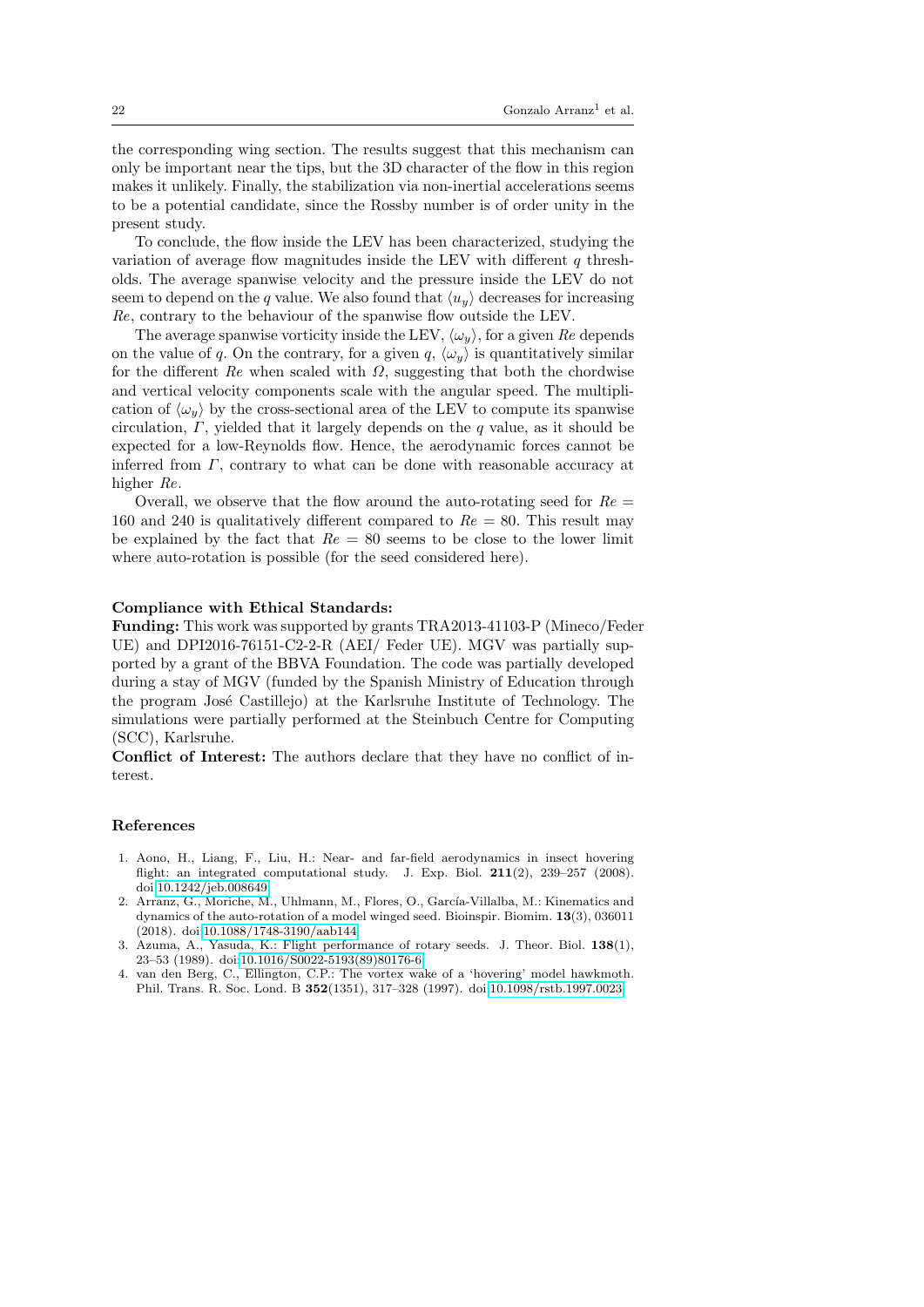- <span id="page-23-14"></span>5. Birch, J.M., Dickinson, M.H.: Spanwise flow and the attachment of the leading-edge vortex on insect wings. Nature 412(6848), 729–33 (2001). doi[:10.1038/35089071](https://doi.org/10.1038/35089071)
- <span id="page-23-15"></span>6. Birch, J.M., Dickson, W.B., Dickinson, M.H.: Force production and flow structure of the leading edge vortex on flapping wings at high and low Reynolds numbers. J. Exp. Biol. 207(7), 1063–1072 (2004). doi[:10.1242/jeb.00848](https://doi.org/10.1242/jeb.00848)
- <span id="page-23-21"></span>7. Chrust, M.: Etude numérique de la chute libre d'objets axisymétriques dans un fluide newtonien. Ph.D. thesis, Strasbourg (2012)
- <span id="page-23-5"></span>8. Ellington, C.P., Van Den Berg, C., Willmott, A.P., Thomas, A.: Leading-edge vortices in insect flight. Nature 384(6610), 626 (1996). doi[:10.1038/384626a0](https://doi.org/10.1038/384626a0)
- <span id="page-23-4"></span>9. Fregene, K., Bolden, C.L.: Dynamics and control of a biomimetic single-wing nano air vehicle. In: American Control Conference (ACC), 2010, pp. 51–56. IEEE (2010). doi[:10.1109/ACC.2010.5531206](https://doi.org/10.1109/ACC.2010.5531206)
- <span id="page-23-8"></span>10. Garmann, D.J., Visbal, M.R.: Dynamics of revolving wings for various aspect ratios. J. Fluid Mech. 748, 932–956 (2014). doi[:10.1017/jfm.2014.212](https://doi.org/10.1017/jfm.2014.212)
- <span id="page-23-1"></span>11. Green, D.S.: The terminal velocity and dispersal of spinning samaras. Am. J. Bot. 67(8), 1218–1224 (1980). doi[:10.1002/j.1537-2197.1980.tb07754.x](https://doi.org/10.1002/j.1537-2197.1980.tb07754.x)
- <span id="page-23-9"></span>12. Harbig, R.R., Sheridan, J., Thompson, M.C.: Reynolds number and aspect ratio effects on the leading-edge vortex for rotating insect wing planforms. J. Fluid Mech. 717, 166–192 (2013). doi[:10.1017/jfm.2012.565](https://doi.org/10.1017/jfm.2012.565)
- <span id="page-23-23"></span>13. Hunt, J.C.R., Wray, A.A., Moin, P.: Eddies, stream, and convergence zones in turbulent flows. Center For Turbulence Research Report CTR-S88 (1988)
- <span id="page-23-11"></span>14. Jardin, T.: Coriolis effect and the attachment of the leading edge vortex. J. Fluid Mech. 820, 312–340 (2017). doi[:10.1017/jfm.2017.222](https://doi.org/10.1017/jfm.2017.222)
- <span id="page-23-10"></span>15. Jardin, T., David, L.: Spanwise gradients in flow speed help stabilize leadingedge vortices on revolving wings. Phys. Rev. E  $90(1)$ , 013011 (2014). doi[:10.1103/PhysRevE.90.013011](https://doi.org/10.1103/PhysRevE.90.013011)
- <span id="page-23-2"></span>16. Lee, I., Choi, H.: Flight of a falling maple seed. Phys. Rev. Fluids 2, 090511 (2017). doi[:10.1103/PhysRevFluids.2.090511](https://doi.org/10.1103/PhysRevFluids.2.090511)
- <span id="page-23-7"></span>17. Lee, S.J., Lee, E.J., Sohn, M.H.: Mechanism of autorotation flight of maple samaras (Acer palmatum). Exp. Fluids 55(4), 1–9 (2014). doi[:10.1007/s00348-014-1718-4](https://doi.org/10.1007/s00348-014-1718-4)
- <span id="page-23-12"></span>18. Lentink, D., Dickinson, M.H.: Rotational accelerations stabilize leading edge vortices on revolving fly wings. J. Exp. Biol. 212(16), 2705–2719 (2009). doi[:10.1242/jeb.022269](https://doi.org/10.1242/jeb.022269)
- <span id="page-23-6"></span>19. Lentink, D., Dickson, W.B., van Leeuwen, J.L., Dickinson, M.H.: Leading-edge vortices elevate lift of autorotating plant seeds. Science 324(5933), 1438–1440 (2009). doi[:10.1126/science.1174196](https://doi.org/10.1126/science.1174196)
- <span id="page-23-13"></span>20. Limacher, E., Rival, D.E.: On the distribution of leading-edge vortex circulation in samara-like flight. J. Fluid Mech. 776, 316–333 (2015). doi[:10.1017/jfm.2015.279](https://doi.org/10.1017/jfm.2015.279)
- <span id="page-23-17"></span>21. Lugt, H.J.: Autorotation. Ann. Rev. Fluid Mech. 15(1), 123–147 (1983). doi[:10.1146/annurev.fl.15.010183.001011](https://doi.org/10.1146/annurev.fl.15.010183.001011)
- <span id="page-23-18"></span>22. Moriche, M.: A numerical study on the aerodynamic forces and the wake stability of flapping flight at low Reynolds number. Ph.D. thesis, Univ. Carlos III Madrid (2017)
- <span id="page-23-20"></span>23. Moriche, M., Flores, O., García-Villalba, M.: Three-dimensional instabilities in the wake of a flapping wing at low Reynolds number. Int. J. Heat Fluid Flow 62A, 44–55 (2016). doi[:10.1016/j.ijheatfluidflow.2016.06.015](https://doi.org/10.1016/j.ijheatfluidflow.2016.06.015)
- <span id="page-23-19"></span>24. Moriche, M., Flores, O., García-Villalba, M.: On the aerodynamic forces on heaving and pitching airfoils at low Reynolds number. J. Fluid Mech. 828, 395–423 (2017). doi[:10.1017/jfm.2017.508](https://doi.org/10.1017/jfm.2017.508)
- <span id="page-23-0"></span>25. Norberg, R.: Autorotation, self-stability, and structure of single-winged fruits and seeds (samaras) with comparative remarks on animal flight. Biol. Rev. 48(4), 561–596 (1973). doi[:10.1111/j.1469-185X.1973.tb01569.x](https://doi.org/10.1111/j.1469-185X.1973.tb01569.x)
- <span id="page-23-3"></span>26. Obradovic, B., Ho, G., Barto, R., Fregene, K., Sharp, D.: A multi-scale simulation methodology for the samarai monocopter  $\mu$ UAV. In: AIAA Modeling and Simulation Technologies Conference, p. 5012 (2012). doi[:10.2514/6.2012-5012](https://doi.org/10.2514/6.2012-5012)
- <span id="page-23-22"></span>27. Pedersen, C.B., Zbikowski, R.: An indicial-Polhamus aerodynamic model of insect-like flapping wings in hover, Flow Phenomena in Nature, vol. 2, pp. 606–666. Liebe, R. (2006)
- <span id="page-23-16"></span>28. Poelma, C., Dickson, W.B., Dickinson, M.H.: Time-resolved reconstruction of the full velocity field around a dynamically-scaled flapping wing. Exp. Fluids 41(2), 213–225 (2006). doi[:10.1007/s00348-006-0172-3](https://doi.org/10.1007/s00348-006-0172-3)